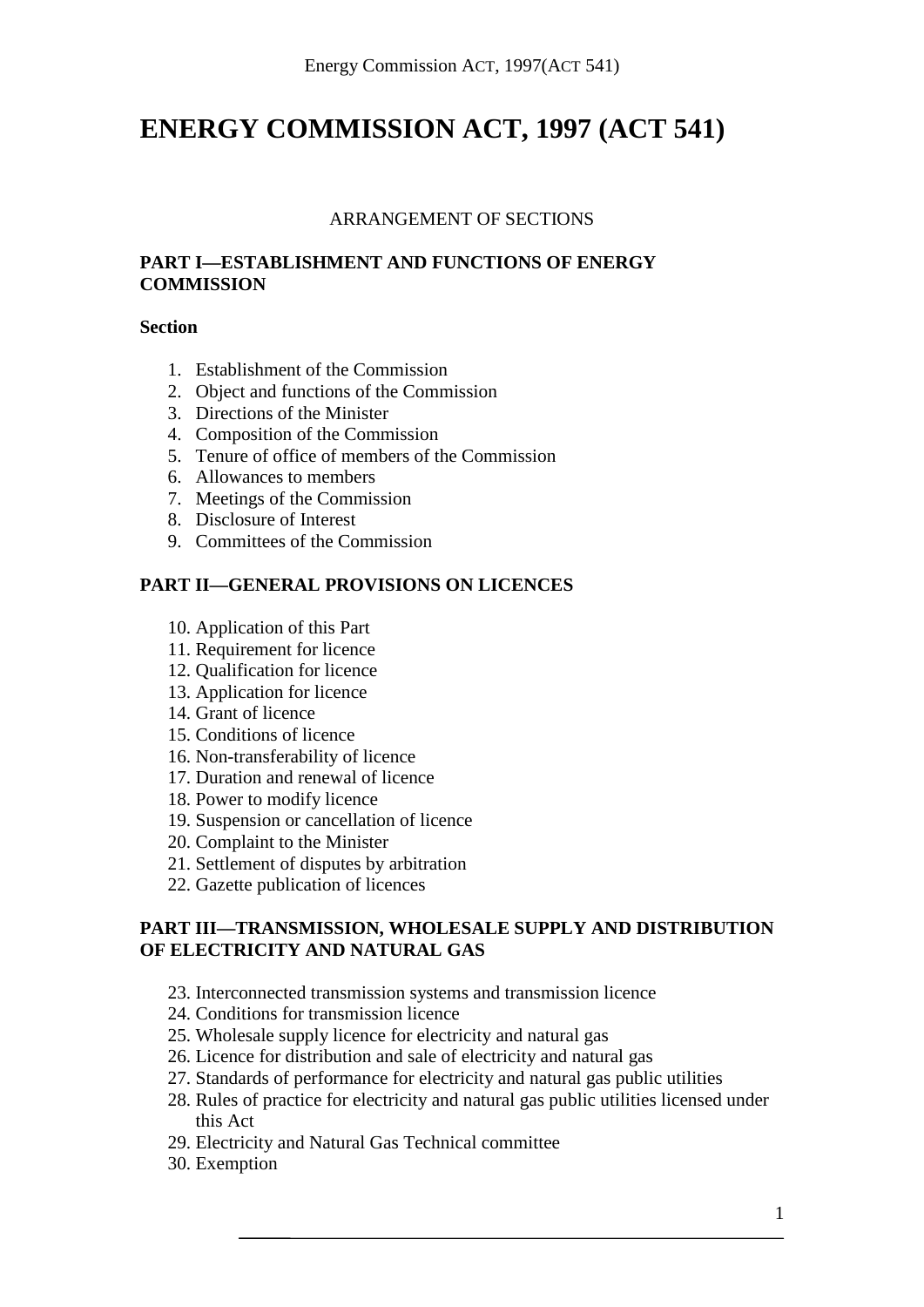## **PART IV—SPECIAL PROVISIONS RELATING TO PETROLEUM PRODUCTS**

- 31. Refinery Licence
- 32. Strategic storage depots for petroleum products
- 33. Licence for operation of strategic depots for petroleum products
- 34. Conditions for licence as operator of the strategic depots for petroleum products
- 35. Bulk transportation of petroleum products
- 36. Petroleum Products Marketing licence
- 37. Construction of petrol and gas depot
- 38. Rules of practice for petroleum products public utilitiess
- 39. Display of prices on dispensing units
- 40. Prohibition to sell petroleum products unless authorised

## **PART V—ENERGY FUND**

- 41. Establishment of Energy Fund
- 42. Objectives of the Fund
- 43. Management of the Fund
- 44. Functions of the Commission in respect of the Fund

## **PART VI—ADMINISTRATION, FINANCIAL AND MISCELLANEOUS PROVISIONS**

- 45. Executive Secretary
- 46. Other staff of Commission
- 47. Engagement of Consultants
- 48. Expenses of the Commission
- 49. Accounts and Audit
- 50. Annual Report
- 51. Register of licences
- 52. Inspectorate
- 53. Relationship with other Authorities
- 54. Offences and Penalties
- 55. Ministerial responsibility
- 56. Regulations
- 57. Interpretation
- 58. Dissolution of National Energy Board and vesting of assets
- 59. Repeal, transitional and savings provisions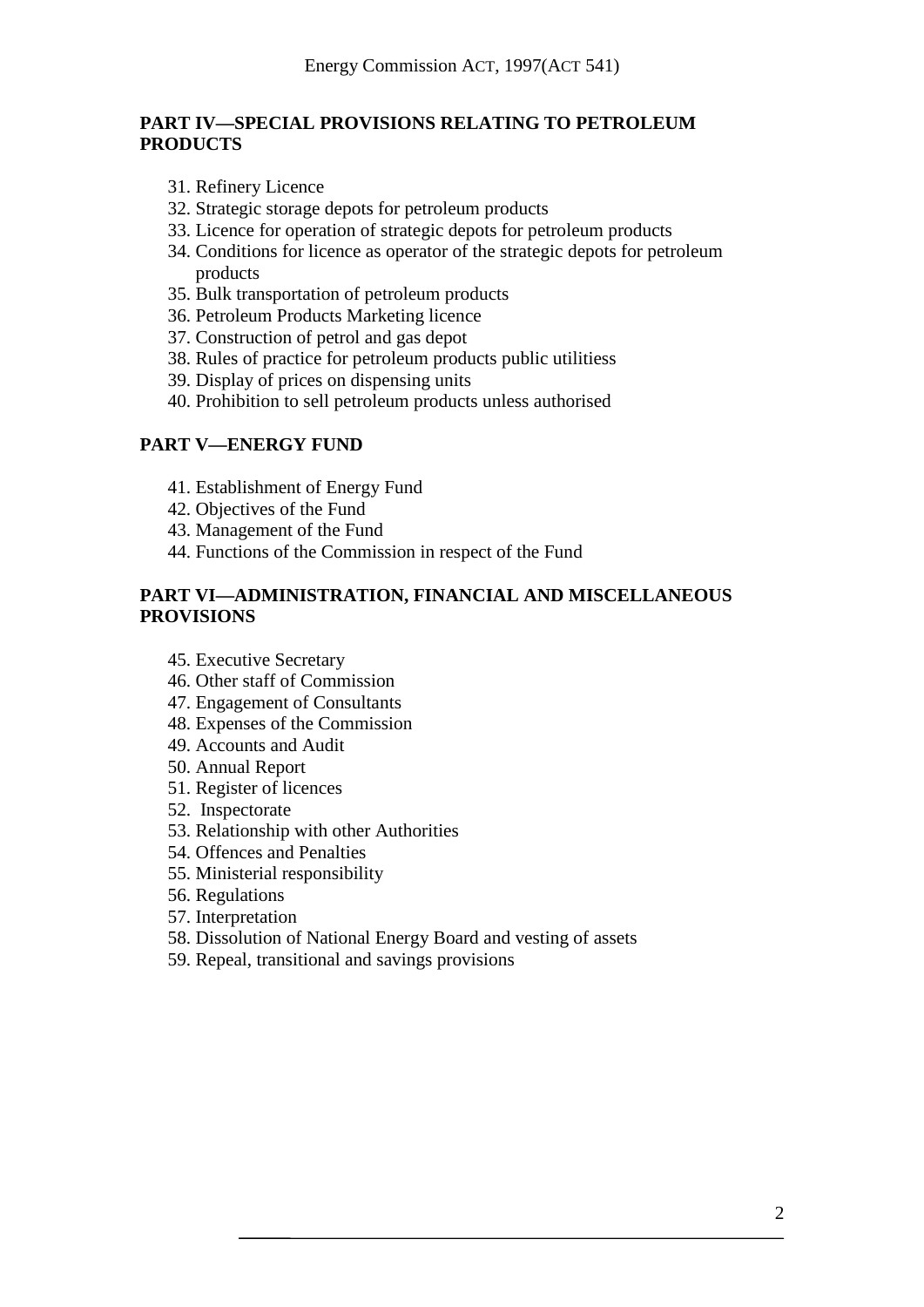Energy Commission ACT, 1997(ACT 541)

#### **THE FIVE HUNDRED AND FORTY-FIRST**

## **ACT**

## **OF THE PARLIAMENT OF THE REPUBLIC OF GHANA**

#### **ENTITLED**

#### **THE ENERGY COMMISSION ACT, 1997**

AN ACT to establish an Energy Commission; provide for its functions relating to the regulation, management, development and utilisation of energy resources in Ghana; provide for the granting of licences for the transmission, wholesale supply, distribution and sale of electricity and natural gas; refining, storage, bulk distribution, marketing and sale of petroleum products and to provide for related matters.

#### **DATE OF ASSENT: 31ST DECEMBER, 1997.**

BE IT ENACTED by Parliament as follows<sup>3/4</sup>

## **PART I—ESTABLISHMENT AND FUNCTIONS OF ENERGY COMMISSION**

#### **Section 1—Establishment of the Commission.**

(1) There is established by this Act an Energy Commission, in this Act referred to as "the Commission".

(2) The Commission shall be a body corporate with perpetual succession and a common seal and may sue and be sued in its corporate name.

(3) The Commission may for the discharge of its functions under this Act acquire and hold any movable or immovable property, dispose of the property and enter into any contract or other transaction.

(4) Where there is any hindrance to the acquisition of any property under subsection (3) of this section, the property may be acquired for the Commission under the State Property and Contracts Act, 1960 (C.A. 6) or the State Lands Act, 1962 (Act 125).

#### **Section 2—Object and Functions of the Commission.**

(1) The object of the Commission is to regulate and manage the utilisation of energy resources in Ghana and co-ordinate policies in relation to them.

(2) Without prejudice to subsection (1) of this section, the Commission shall.

(a) recommend national policies for the development and utilisation of indigenous energy resources;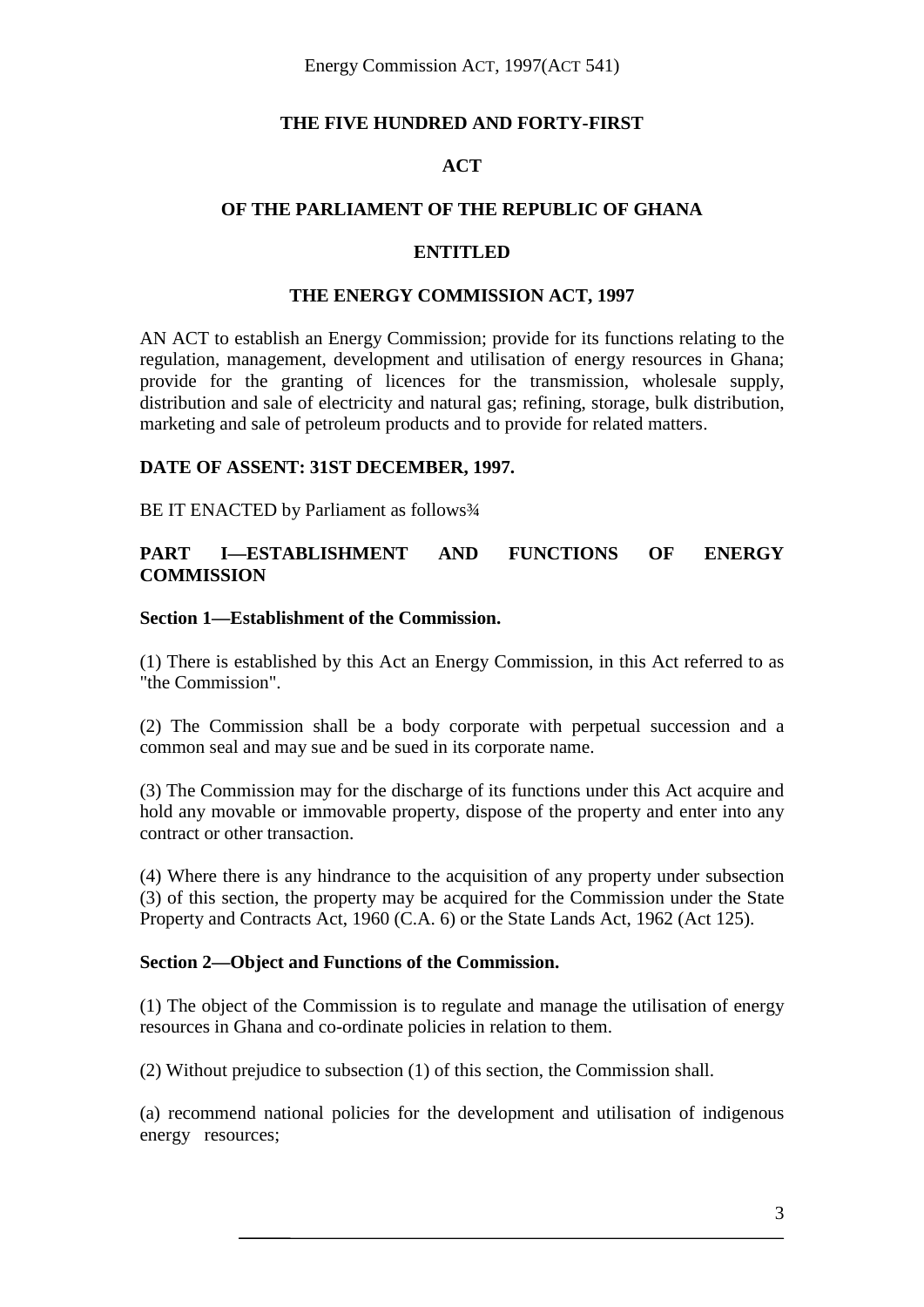(b) advise the Minister on national policies for the efficient, economical, and safe supply of electricity, natural gas, and petroleum products having due regard to the national economy;

(c) prepare, review and update periodically indicative national plans to ensure that all reasonable demands for energy are met;

(d) secure a comprehensive data base for national decision making on the extent of development and utilisation of energy resources available to the nation;

(e) receive and assess applications, and grant licences under this Act to public utilities for the transmission, wholesale supply, distribution, and sale of electricity and natural gas;

(f) establish and enforce, in consultation with the Public Utilities Regulatory Commission, standards of performance for public utilities engaged in the transmission, wholesale supply, distribution and sale of electricity and natural gas;

(g) promote and ensure uniform rules of practice for the transmission, wholesale supply, distribution and sale of electricity and natural gas;

(h) receive and assess applications, and grant licences under this Act for the refining, storage, bulk transportation, marketing and sale of petroleum products;

(i) establish and enforce standards of performance for bodies engaged in the supply, marketing, and sale of petroleum products;

(j) promote competition in the supply, marketing and sale of petroleum products;

(k) maintain a register of public utilities, petroleum product

marketing companies, retail stations and reseller outlets licensed under this Act in the country;

(l) pursue and ensure strict compliance with this Act and regulations made under this Act; and

(m) perform any other function assigned to it under this Act or any other enactment.

#### **Section 3—Directions of the Minister.**

The Minister may give to the Commission such directions of a general character as appear to him to be required in the public interest relating to the discharge of the functions of the Commission.

## **Section 4 — Composition of the Commission.**

(1) The Commission shall consist of  $\frac{3}{4}$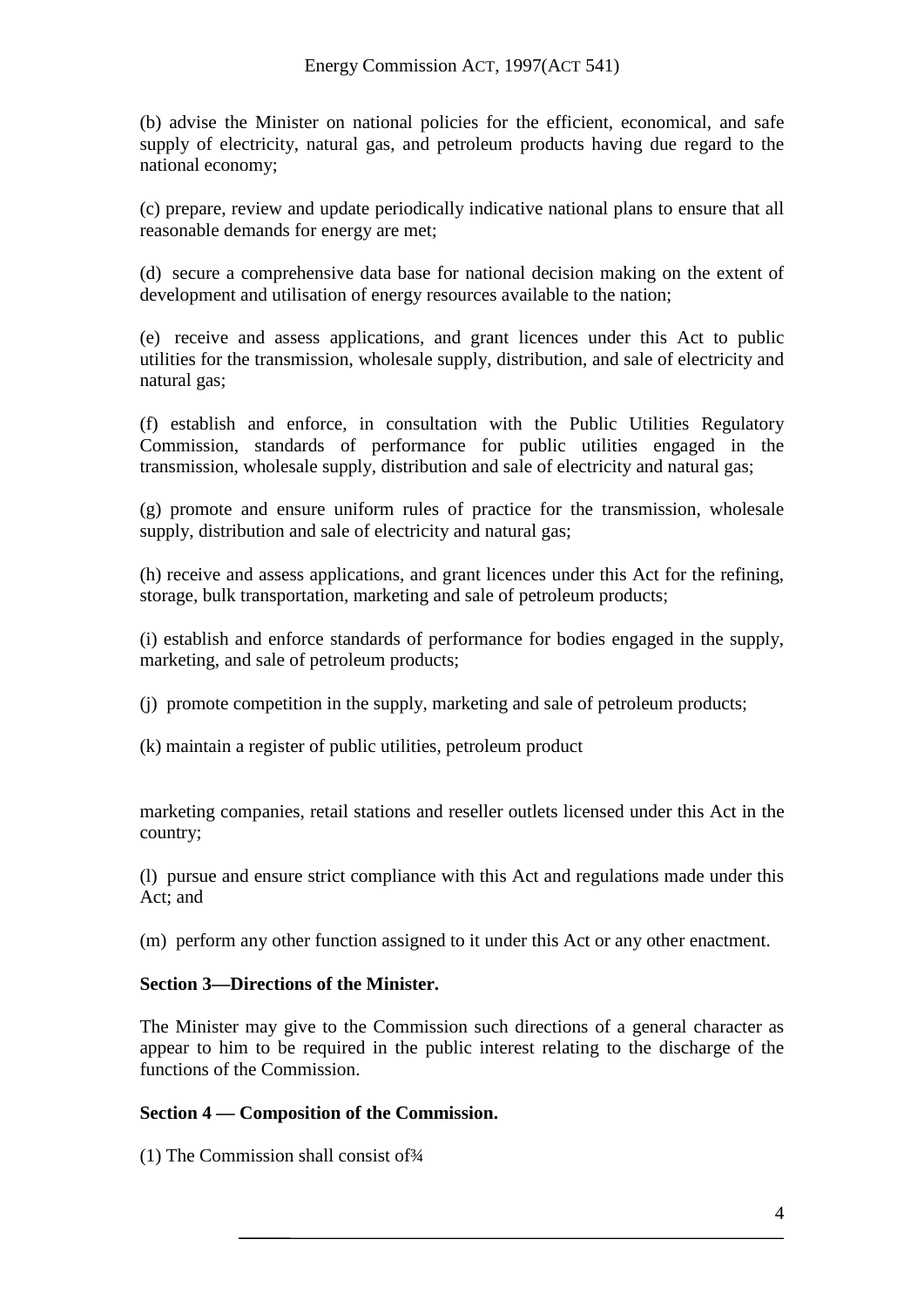## (a) A Chairman;

(b) A representative of the National Development Planning Commission;

(c) The Executive Secretary of the Commission appointed under section 45 of the Act; and

(d) Four other persons with knowledge in matters relevant to the functions of the Commission.

(2) The members of the Commission shall be appointed by the President, acting in consultation with the Council of State.

(3) The President shall in making appointments under this section have regard to the knowledge, expertise and experience of the persons and in particular their knowledge in matters relevant to the functions of the Commission.

## **Section 5 —Tenure of Office of Members of the Commission.**

(1) A member of the Commission other than the Executive Secretary shall be appointed for a period not exceeding five years and shall on the expiration of that period be eligible for re-appointment; except that of the members first appointed, the Chairman and two other members shall hold office for a period of five years, two for a period of four years and one for a period of three years.

(2) A member of the Commission may at any time by notice in writing to the President resign his office.

(3) A member who is absent from four consecutive meetings of the Commission without sufficient cause shall cease to be a member.

(4) The Chairman of the Commission shall notify the President of vacancies which occur in the membership of the Commission within two months of the occurrence of the vacancy.

(5) The Chairman or a member of the Commission may be removed from office by the President for inability to perform the functions of his office, for stated misbehaviour or for any other just cause.

#### **Section 6—Allowances to Members.**

The Chairman and the other members of the Commission shall be paid such allowances as the Minister, in consultation with the Minister responsible for Finance, may determine.

#### **Section 7— Meetings of the Commission.**

(1) The Commission shall meet for the despatch of business at such times and in such places as the Chairman may determine but shall meet at least once every two months.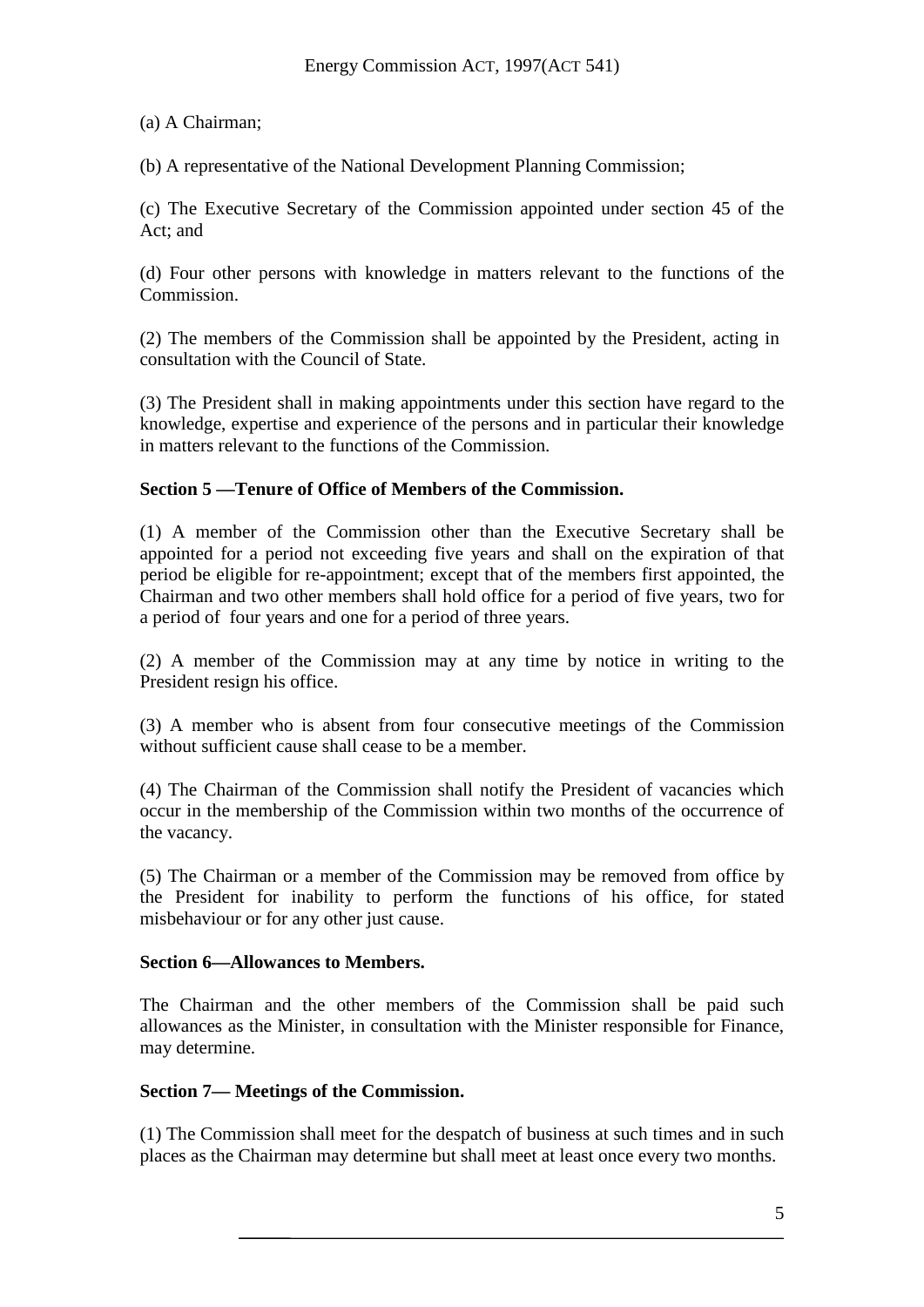(2) The Chairman shall upon the request of not less than three members convene a special meeting of the Commission.

(3) The quorum at a meeting of the Commission shall consist of five members and shall include at least one member of the Commission appointed under section 4(l) (d).

(4) Every meeting of the Commission shall be presided over by the Chairman and in his absence by a member of the Commission elected by the members present from among their number.

(5) Matters before the Commission for determination shall be decided by a majority of the members present and voting.

(6) The Chairman or the person presiding at a meeting of the Commission shall in the event of equality of votes have a second or casting vote.

(7) The Commission may co-opt any person to act as an adviser at its meetings but no co-opted person is entitled to vote at the meeting.

(8) Except as otherwise provided in this section, the Commission shall regulate the procedure for its meetings.

#### **Section 8 — Disclosure of Interest.**

(1) A member of the Commission who has any interest in a

contract proposed to be made with the Commission or any matter for discussion by the Commission shall disclose the nature of his interest to the Commission and shall, unless the meeting otherwise directs, be disqualified from participating in any deliberations decision on that contract or matter and shall, in any case be disqualified from voting on any decision on that contract or matter.

(2) A member who fails to disclose his interest under section (1) of this section shall be removed from the Commission.

#### **Section 9 — Committees of the Commission.**

The Commission may for the discharge of its functions appoint committees consisting of the members of the Commission or non-members or both and may assign to a committee such of its functions as the Commission may determine.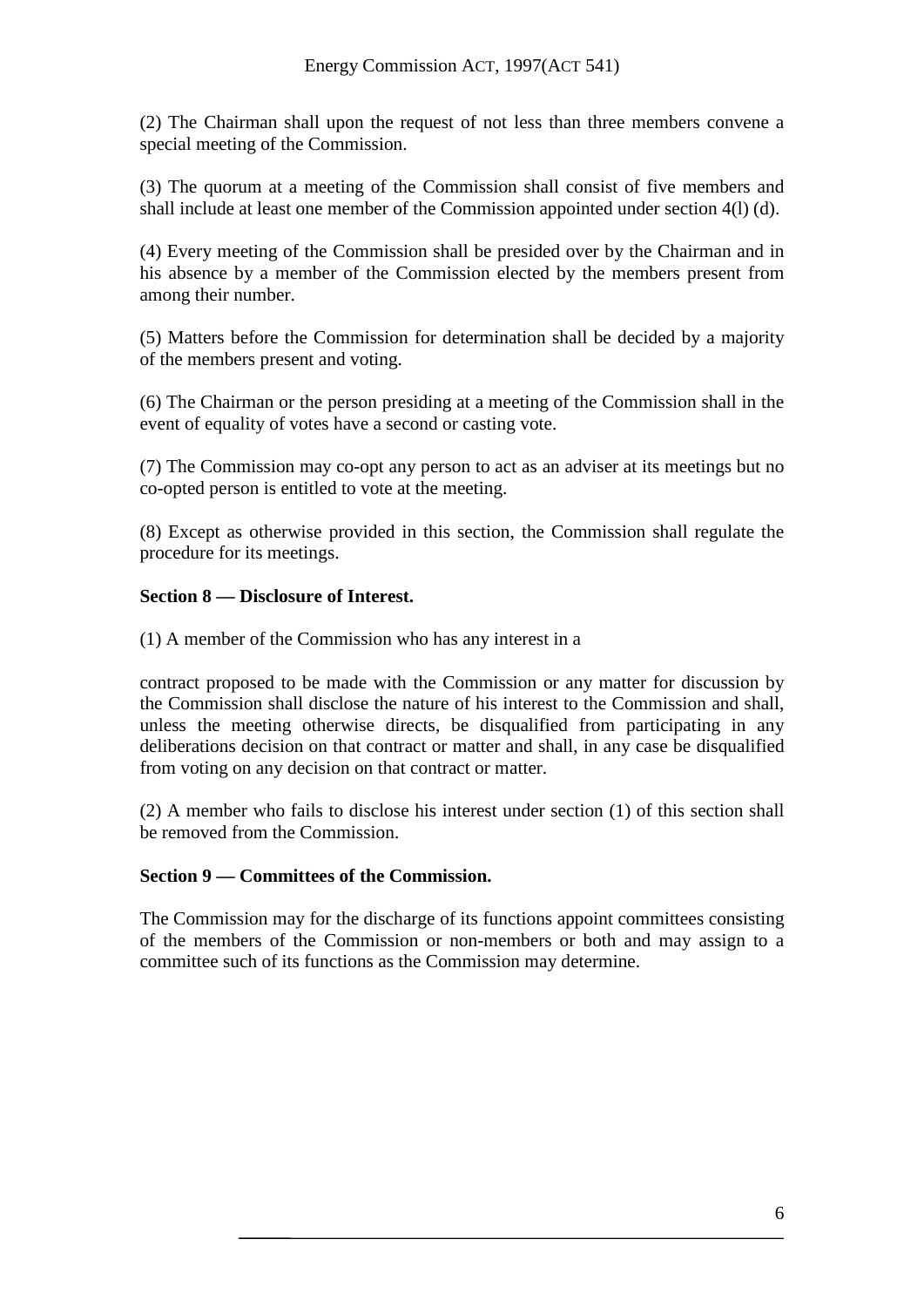# **PART II—GENERAL PROVISIONS ON LICENCES**

## **Section 10—Application of this Part.**

The general provisions on licences in this Part shall, unless otherwise provided in respect of any particular licence in this Act, apply to all licences that are granted under this Act.

## **Section 11 — Requirement for Licence.**

Except expressly exempted under this Act, no person shall engage in any business or any commercial activity for 3/4

(a) the transmission, wholesale supply, distribution or sale of electricity or natural gas; or

(b) the refining, storage, bulk transportation, marketing or sale of petroleum products unless he is authorised to do so by a licence granted under this Act.

## \**Section 12 — Qualification for Licence.**

A licence under this Act may only be granted to 3/4

(a) a citizen of Ghana; or

(b) a body corporate registered under the Companies Code, 1963 (Act 179)or under any other law of Ghana; or

(c) a partnership registered under the Incorporated Private Partnerships Act, 1962 (Act 152).

## **Section 13 — Application for Licence.**

(1) An application for a licence shall be made to the Commission and shall be in such form and be accompanied with such fee and documents as the Commission shall determine.

(2) The Commission shall within 10 working days of receipt of an application acknowledge receipt and shall within a reasonable period after the 10 days and in any event not more than 60 days after the 10 days inform the applicant in writing of the decision of the Commission.

#### **Section 14—Grant of Licence.**

Subject to this Act, an application under section 13 shall be granted by the Commission unless there are compelling reasons founded on technical data, national security, public safety or other reasonable justification which shall be communicated to the applicant.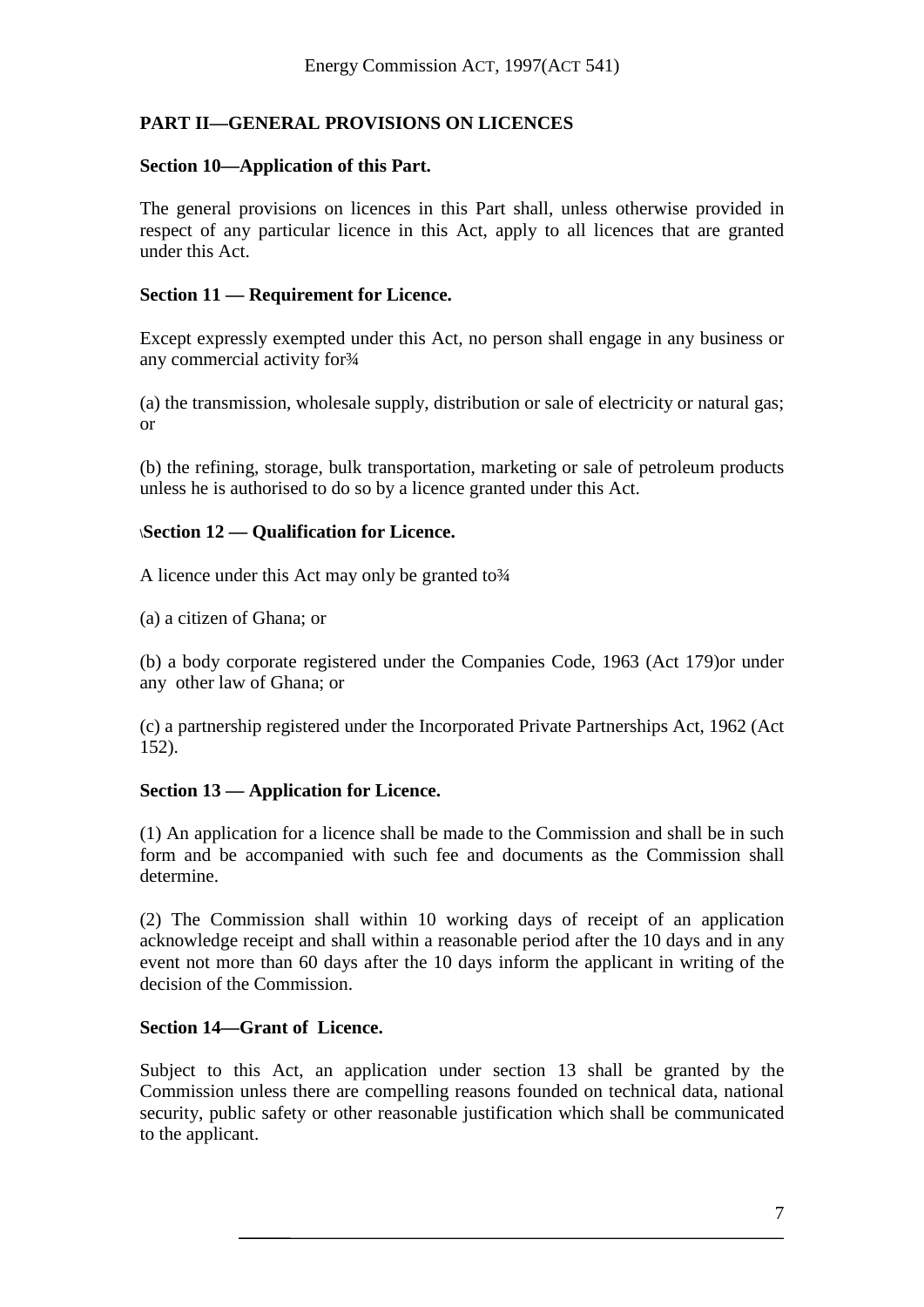## **Section 15—Conditions of Licence.**

(1) A licence granted by the Commission shall be subject to such conditions as may be specified in the licence having regard to the functions of the Commission and the nature of licence required.

(2) Without prejudice to subsection (1) of this section, a licence granted under this Act may include conditions requiring the licensee 3⁄4

(a) where applicable, to interconnect its facilities and installations to any transmission systems to which the licence relates; and

(b) to provide to the Commission, in such manner and at such times as may be reasonably required, such documents, accounts, estimates, returns or other information as the Commission may require for the purpose of exercising the functions conferred on it under this Act.

#### **Section 16—Non-transferability of Licence.**

A licence granted under this Act shall not be transferable except with the prior written approval of the Commission.

#### **Section 17—Duration and Renewal of Licence.**

(1) A licence granted under this Act shall be for such period as shall be specified in it and may be renewed.

(2) Application for renewal of a licence shall be made to the Commission not later than 60 days before the expiry of the licence desired to be renewed.

(3) The procedure for renewal of a licence granted under this Act shall be the same as that applicable to the grant of the original licence.

(4) A licensee who fails to renew his licence or whose application for the renewal is rejected by the Commission shall cease to provide the services to which the licence relates.

#### **Section 18—Power to Modify Licence.**

(1) The Commission may, subject to this Act and any regulation made under it, modify any licence granted under this Act if the modification is permissible under the terms of the licence or is required in the public interest.

(2) No modifications shall be made under subsection (1) of this section unless the Commission has given at least 60 working days written notice—

(a) stating that the Commission proposes to make the modifications; and

(b) setting out the effect of the modifications.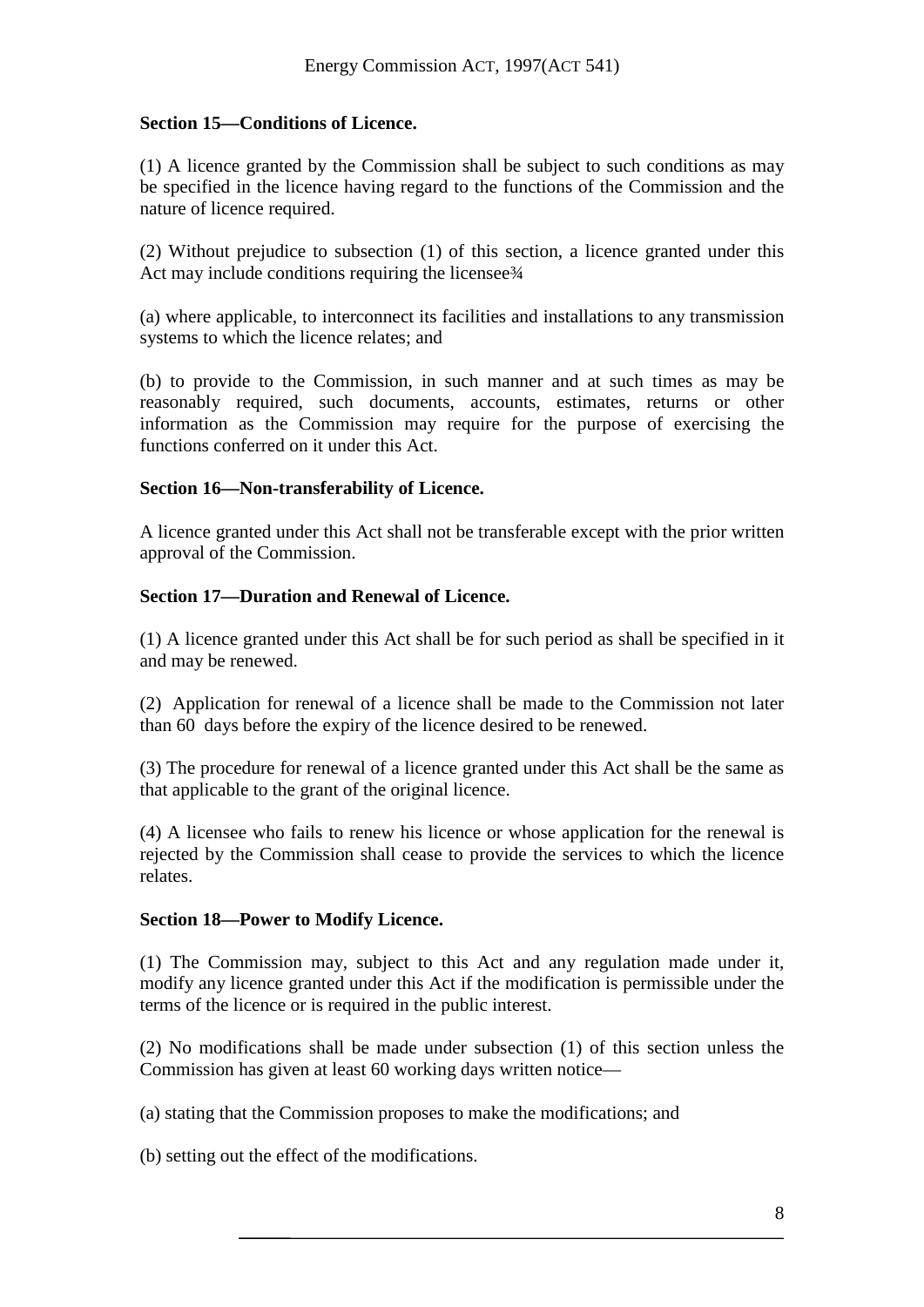(3) The Commission shall in all cases consider any representations or objections that are made to it before the modifications are made.

(4) A notice under subsection (2) shall be given by publication in such manner as the Commission considers appropriate for the purposes of bringing the matters to which the notice relate to the attention of persons likely to be affected by them and by sending a copy of the notice to the licensee concerned.

(5) Any expense incurred or damage caused as a result of modification to a licence made under subsection (1) of this section shall be considered as part of the capital expenditure of the licensee.

#### **Section 19—Suspension or Cancellation of Licence.**

(1) The Commission may, where it is satisfied that a licensee is not complying with or has not complied with any of the conditions of his licence, suspend or cancel the licence.

(2) No suspension or cancellation shall be made under subsection (1) of this section unless the Commission has given the licensee concerned a written notice specifying in it the cause of dissatisfaction of the Commission and giving directions for rectification of the breach and the action proposed to be taken by the Commission in the event of non-compliance with the notice.

(3) The Commission shall not suspend or cancel a licence granted under this Act without first giving the licensee an opportunity of being heard and shall where considered appropriate, give him such period as the Commission considers reasonable to comply with the directions of the Commission.

(4) In determining whether it is necessary to suspend or cancel a licence granted under this Act, the Commission shall consider the extent to which any person is likely to sustain loss or damage as a result of the suspension or cancellation.

(5) A licence which is not utilised within one year from the date of its grant may be cancelled by the Commission after notice of not less than 30 days has been served on the licensee.

#### **Section 20—Complaint to the Minister.**

(1) A person aggrieved by the refusal of the Commission to grant or renew his licence under this Act or by any modification, suspension or cancellation of a licence granted under this Act may lodge a complaint with the Minister who shall within 30 days of receipt of the complaint make a decision on it.

(2) A person dissatisfied with the decision of the Minister or where the 30 days expires without such a decision may pursue the matter in the courts.

## **Section 21—Settlement of Disputes by Arbitration**.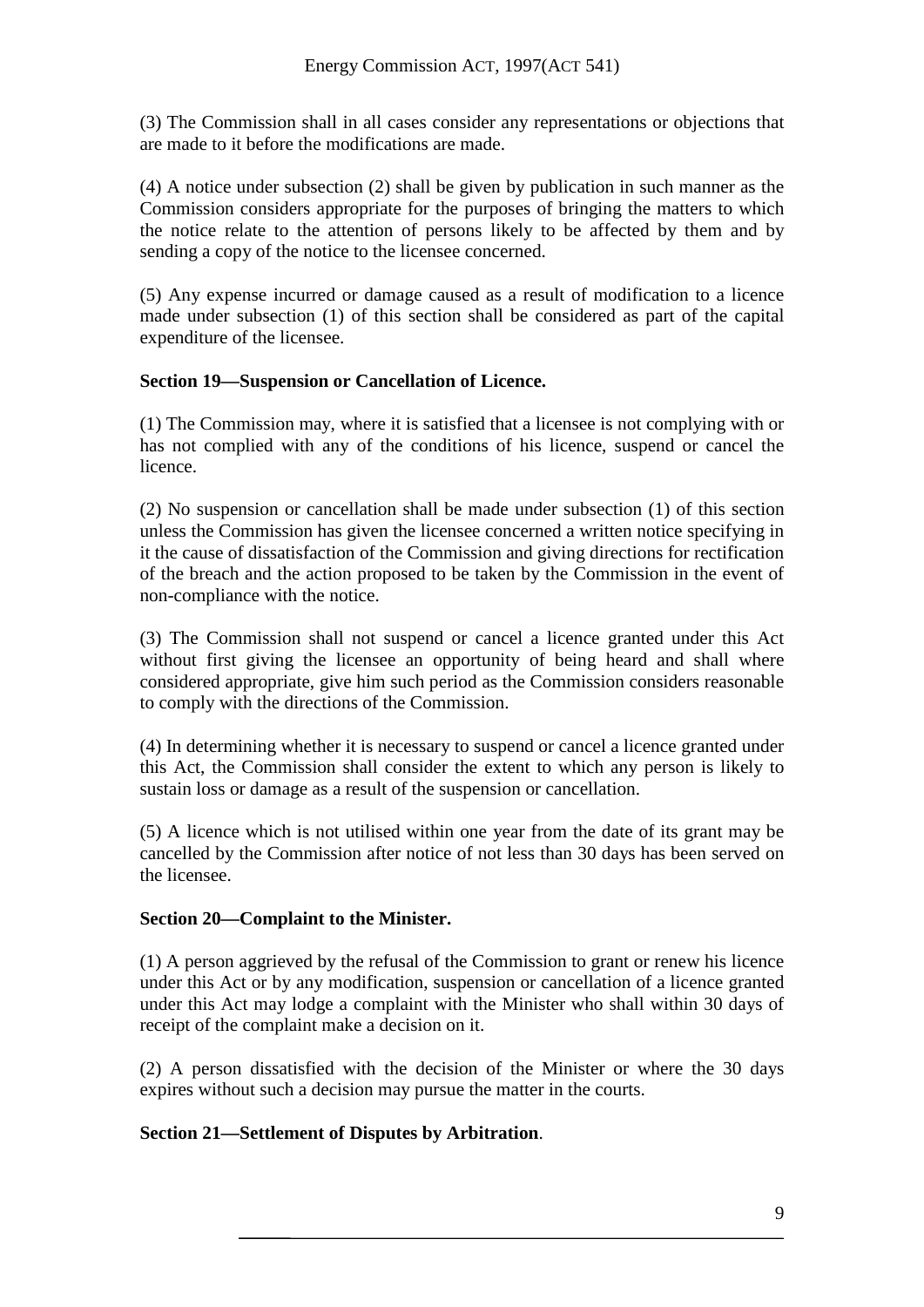The Commission shall at the request of any person licensed under this Act set up an arbitration panel under the Arbitration Act, 1961 (Act 38) to arbitrate and settle any dispute arising between licensees where the parties cannot reach an agreement.

## **Section 22—Gazette Publication of Licences.**

The Commission shall publish in the Gazette and in such other newspapers of national circulation as the Commission may determine, notice of every licence, modification, suspension or cancellation of licence made under this Act; except that publication of a modification, suspension or cancellation of a licence shall not be made where an objection, a complaint or an action has been lodged or initiated with the Commission, the Minister or the courts.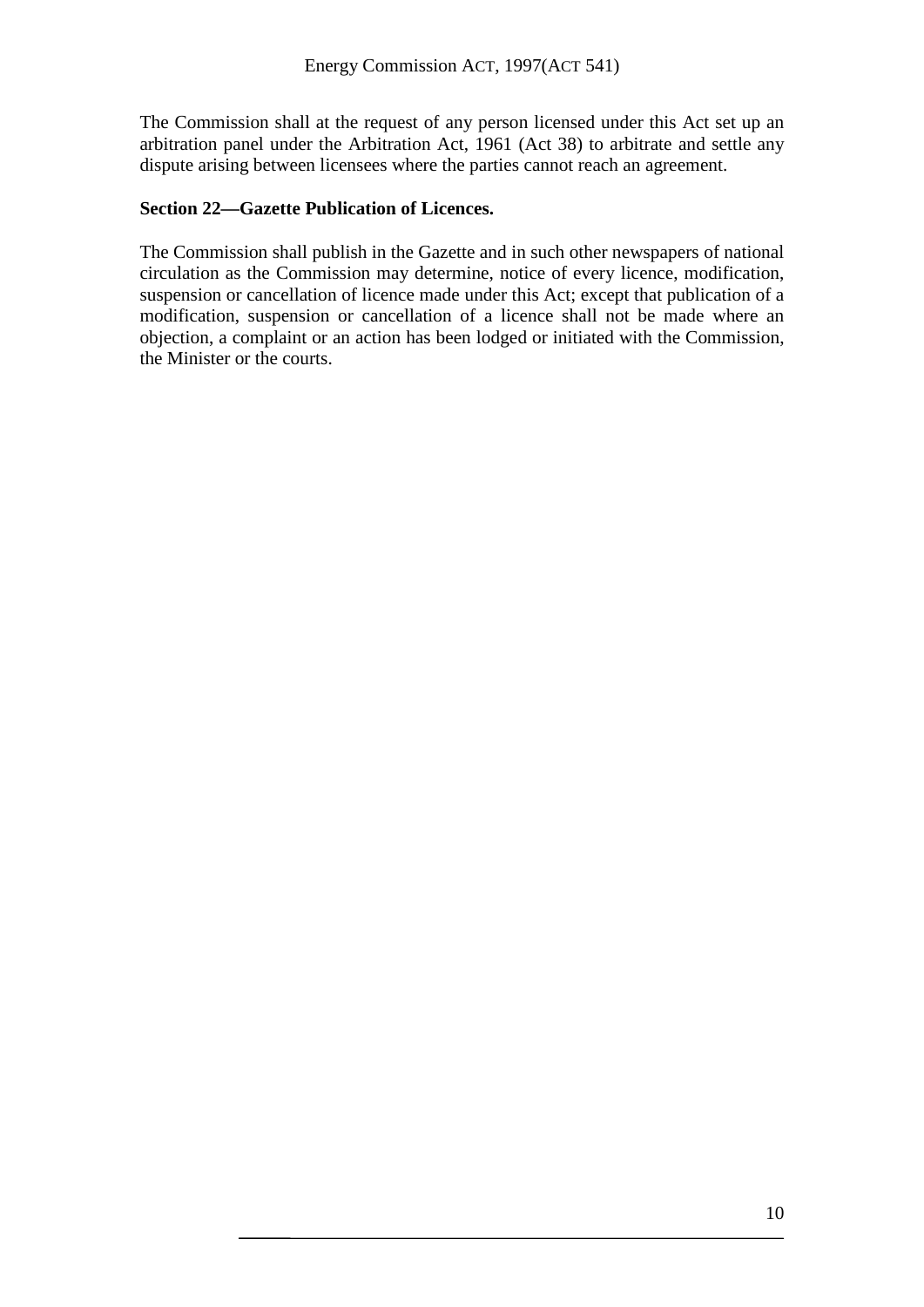## **PART III—TRANSMISSION, WHOLESALE SUPPLY AND DISTRIBUTION OF ELECTRICITY AND NATURAL GAS**

#### **Section 23—Interconnected Transmission Systems and Transmission Licence.**

(1) The national interconnected transmission system for the delivery of electricity and natural gas throughout the country shall be such as shall be determined by the Commission. (2) Subject to subsection (3) the Commission may on application made to it by a public utility in such form as the Commission shall determine grant a transmission licence to the applicant authorising the licensee to operate exclusively the national interconnected transmission systems for the transmission throughout the country of electricity or natural gas.

(3) A licence granted under subsection (1) shall be known as a Transmission Licence.

(4) There shall not be granted more than one licence under subsection (1) of this section in respect of electricity or natural gas at any particular time in the country.

(5) The public utility granted a Transmission licence under subsection (1) for transmission of electricity or natural gas shall be known as the Electricity Transmission Utility or the Gas Transmission Utility respectively (hereafter referred to in this Act as "the Transmission Utility").

#### **Section 24—Conditions for Transmission Licence.**

(1) A Transmission Licence shall be subject to such conditions as the Commission shall determine and shall include conditions<sup>3</sup>/4

(a) for the safe, reliable, economic dispatch and operation of the national interconnected systems for the transmission of electricity and natural gas without discrimination to any wholesale supplier of electricity or natural gas licensed under this Act; and

(b) that tariffs to be charged by the licensee for its services shall be subject to the approval of the Public Utilities Regulatory Commission.

(2) A Transmission Utility shall within 6 months of being granted a Transmission Licence establish and make available to the public at its offices ¾

(a) the procedure for obtaining and terminating transmission and interconnection services for electricity or natural gas;

(b) the method of response to request for its services; and

(c) maps and diagrams of its electricity or natural gas transmission facilities in the country;

(3) A Transmission Utility shall provide in respect of its capital expenditure programme such information as the Commission may request.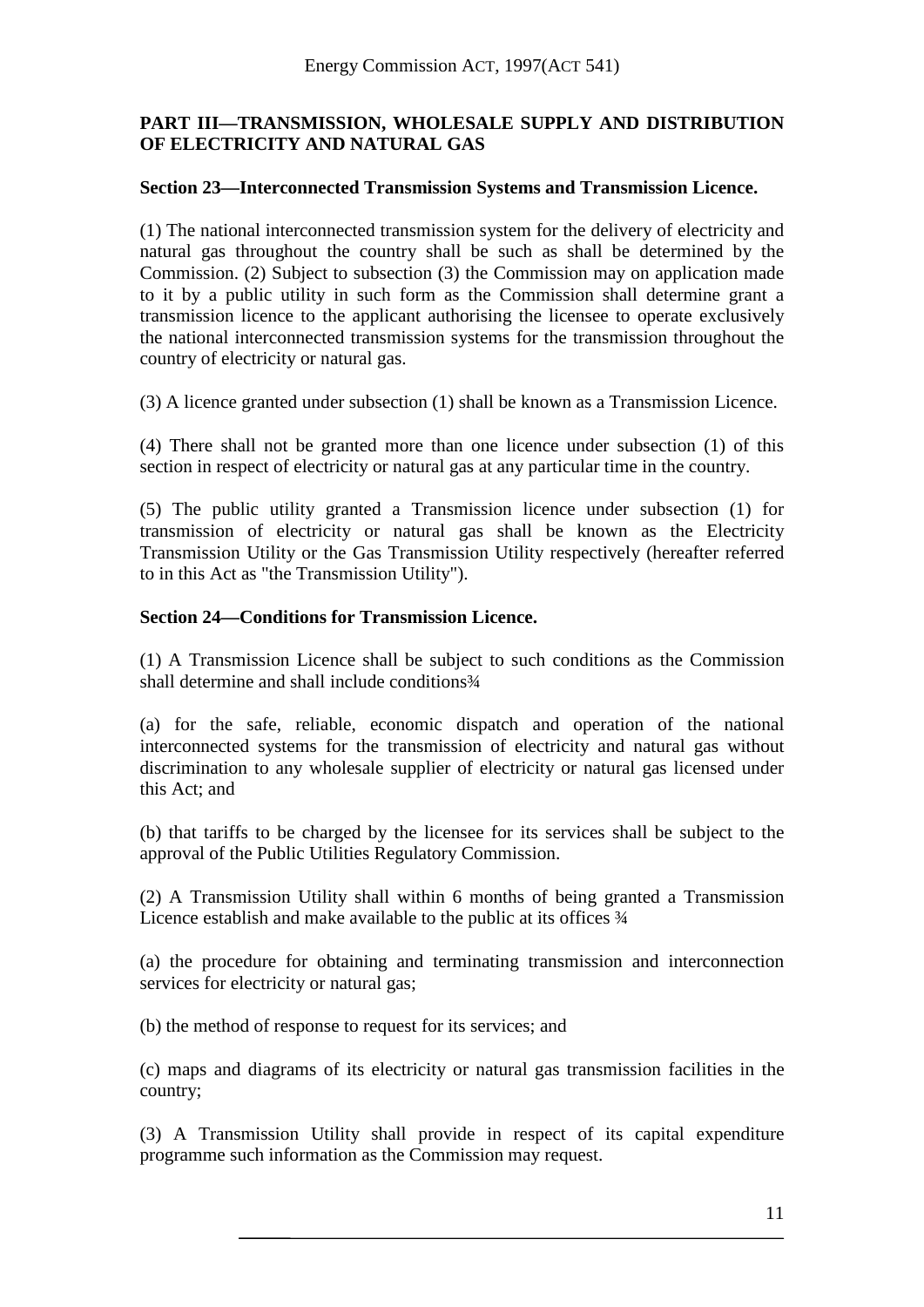## **Section 25—Wholesale Supply Licence for Electricity and Natural Gas.**

(1) The Commission may on an application by a public utility in such form as the Commission shall determine grant the public utility a wholesale supply licence to operate facilities and installations for the wholesale supply of electricity or natural gas.

(2) A public utility licensed under subsection (1) shall be authorised by the licence to produce electricity or natural gas for supply  $\text{to} \frac{3}{4}$  distribution companies; and

(b) bulk customers.

(3) A wholesale supply licence shall not be granted under this section unless the Commission is satisfied that the grant will promote the safe, reliable and economic operation of the interconnected transmission systems in the country.

(4) A wholesale supply licence may be granted subject to such other conditions as shall be specified in relation to it and shall include<sup>3</sup>/4

(a) the location of the wholesale supply facilities or stations;

(b) the duration of the licence; and

(c) a condition that charges for its services to distribution companies shall be subject to the approval of the Public Utilities Regulatory Commission.

#### **Section 26—Licence for Distribution and Sale of Electricity and Natural Gas.**

(1) The Commission may on an application by a public utility, grant to the public utility a licence to ¾

(a) distribute and sell electricity; or

(b) distribute and sell natural gas without discrimination in such areas or zones as shall be designated and specified in the licence.

(2) A licence granted under subsection (1) shall be on such conditions as the Commission shall determine and shall include a condition that the rates or charges for its services shall be subject to the approval of the Public Utilities Regulatory Commission.

(3) The Commission shall in granting a licence under subsection (1) take into account—

(a) the demand and supply of electricity or natural gas in the designated area or zone;

(b) the capability to interconnect distribution facilities or installations with transmission systems in the designated area or zone; and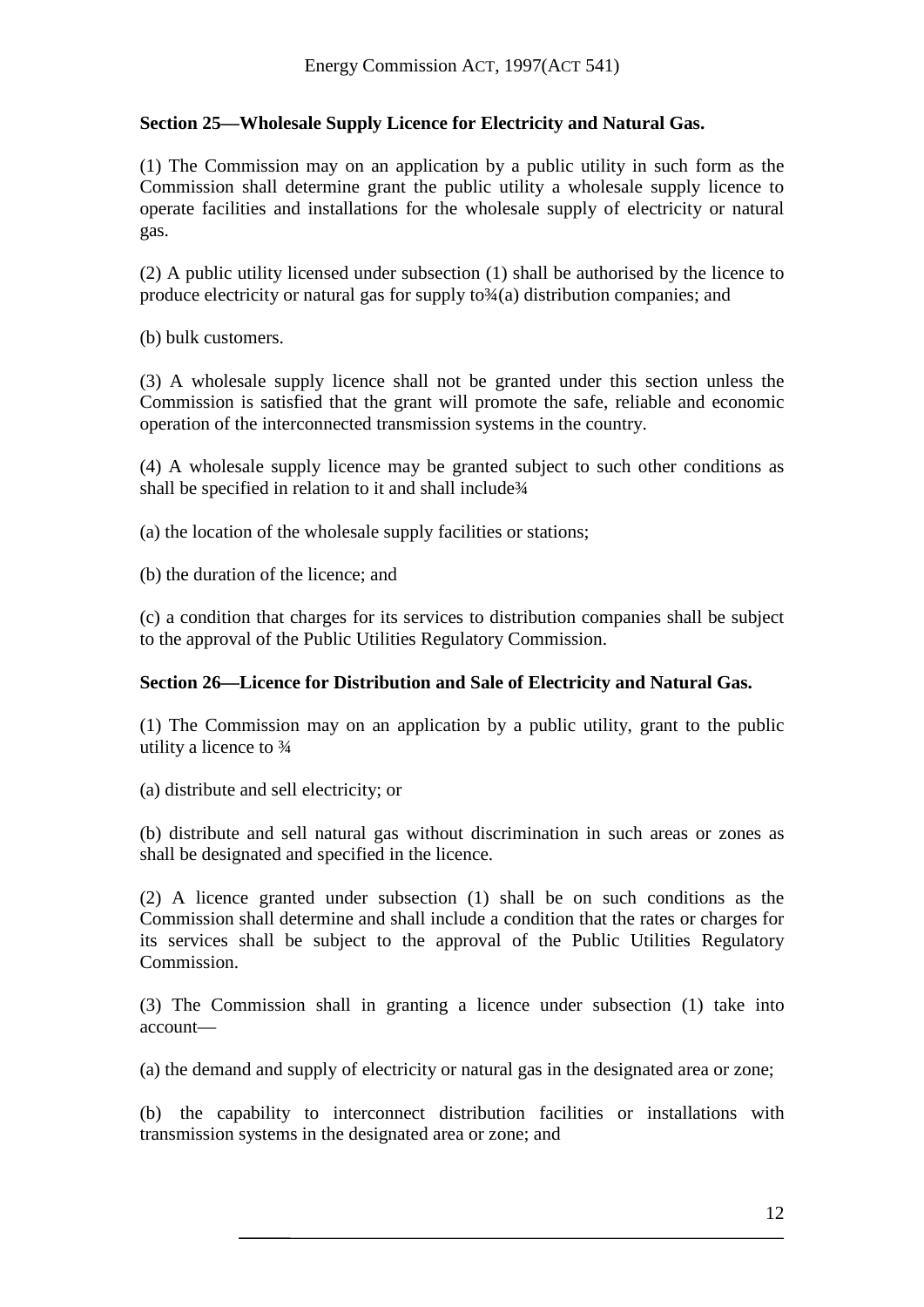(c) the ability to fulfil the obligation to provide electricity or natural gas within the designated area or zone.

(4) A public utility licensed under subsection (1) to distribute electricity or natural gas shall make available to the public for inspection at its offices diagrams and maps of the electricity or gas facilities authorised by the Commission to be operated in the designated area or zone relevant to its licence.

## **Section 27—Standards of Performance for Electricity and Natural Gas Public Utilities.**

(1) The Commission in consultation with the Public Utilities Regulatory Commission shall by legislative instrument prescribe standards of performance for the supply, distribution and sale of electricity or natural gas to consumers by licensed public utilities.

- (2) The standards of performance shall<sup>3</sup>/4
- (a) in respect of electricity include matters relating to  $\frac{3}{4}$
- (i) voltage stability;
- (ii) maximum number of scheduled and unscheduled outages;
- (iii) number and duration of load shedding periods; and
- (iv) metering;
- (b) in respect of natural gas include matters relating to  $\frac{3}{4}$
- (i) gas pressure;
- (ii) number of scheduled and unscheduled interruptions in supply;
- (iii) gas quality; and
- (iv) metering.

(3) Where a licensee fails to meet any required standard of performance, it may in addition to any penalty provided under this Act or any other enactment be required to pay such compensation as the Commission may determine to any person adversely affected as a result of the failure.

 $(4)$  The requirement for payment of compensation under this section $\frac{3}{4}$ 

(a) does not limit the right to any other remedy at law which may available to the complainant; and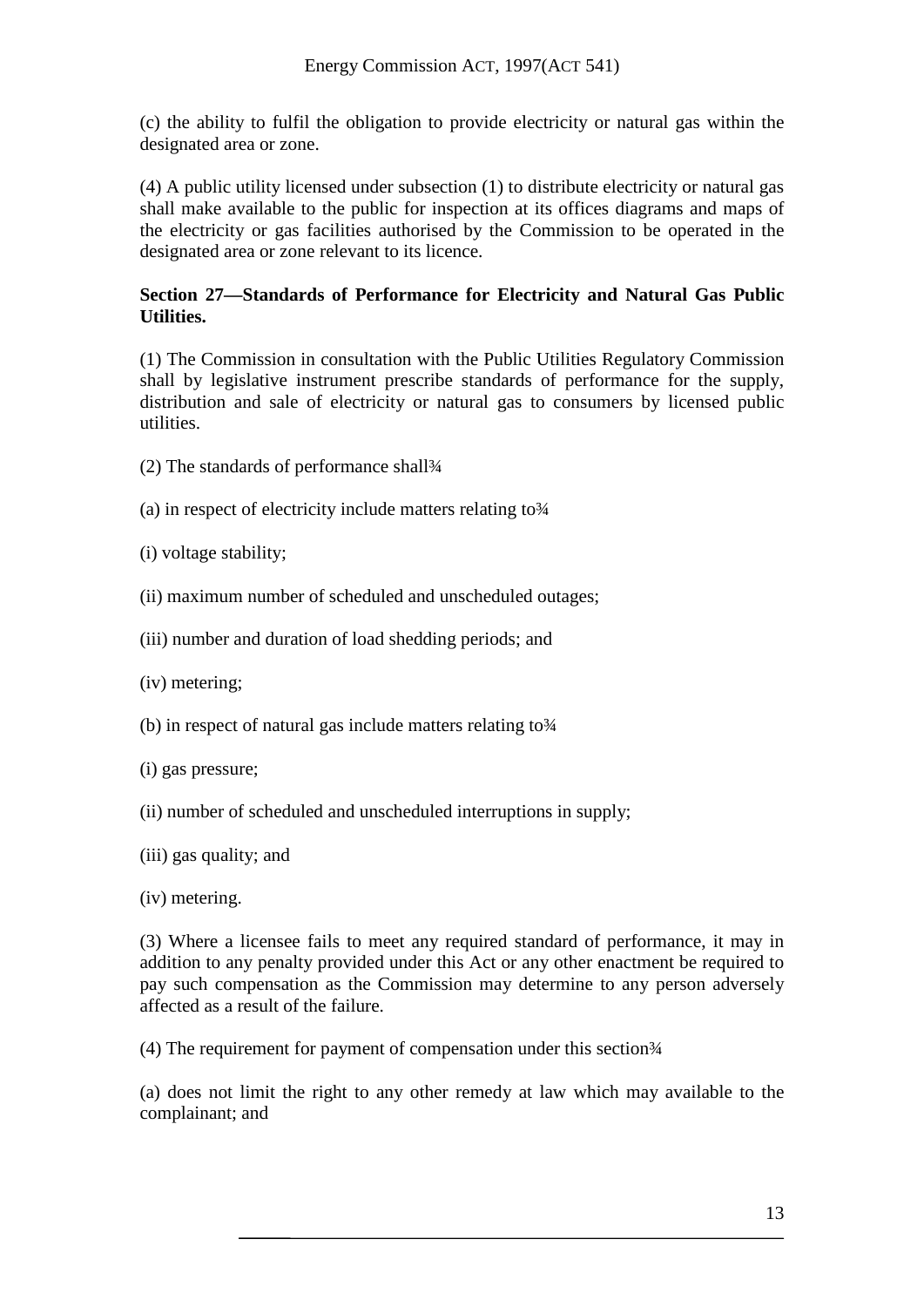(b) does not preclude the Commission from taking any other measure that the Commission has a right to impose in respect of the act or omission that constitutes the failure.

## **Section 28—Rules of Practice for Electricity and Natural Gas Public Utilities Licensed under this Act.**

The Commission shall by legislative instrument prescribe technical and operational rules of practice for electricity and natural gas public utilities licensed under this Act and shall apply and enforce the provisions uniformly throughout the country.

## **Section 29—Electricity and Natural Gas Technical Committee.**

(1) Without prejudice to section 9 of this Act there is hereby established technical committee to be known as the Electricity and Natural Gas Technical Committee (hereafter referred to as "the Technical Committee").

(2) The Technical Committee shall oversee the development, implementation and monitoring of the rules provided for under section 28.

(3) The Technical Committee shall be composed of such members as the Commission shall determine.

(4) The Technical Committee shall have sub-committees with responsibility for electricity and gas respectively.

## **Section 30—Exemption.**

The Volta River Authority established under the Volta River Act, 1961 (Act 46) is exempted from the requirement for licence to produce and supply wholesale electricity from the hydropower installations on the Volta River Basin.

## **PART IV—SPECIAL PROVISIONS RELATING TO PETROLEUM PRODUCTS**

#### **Section 31—Refinery Licence.**

(1) The Commission may grant to an applicant a licence to operate a refinery for the supply of petroleum products.

(2) A licence granted under subsection (1) shall authorise the licensee to convert crude oil into petroleum products for sale without discrimination to 3⁄4

(a) bulk customers of petroleum products; and

(b) persons licensed under this Act to market petroleum products.

## **Section 32—Strategic Storage Depots for Petroleum Products.**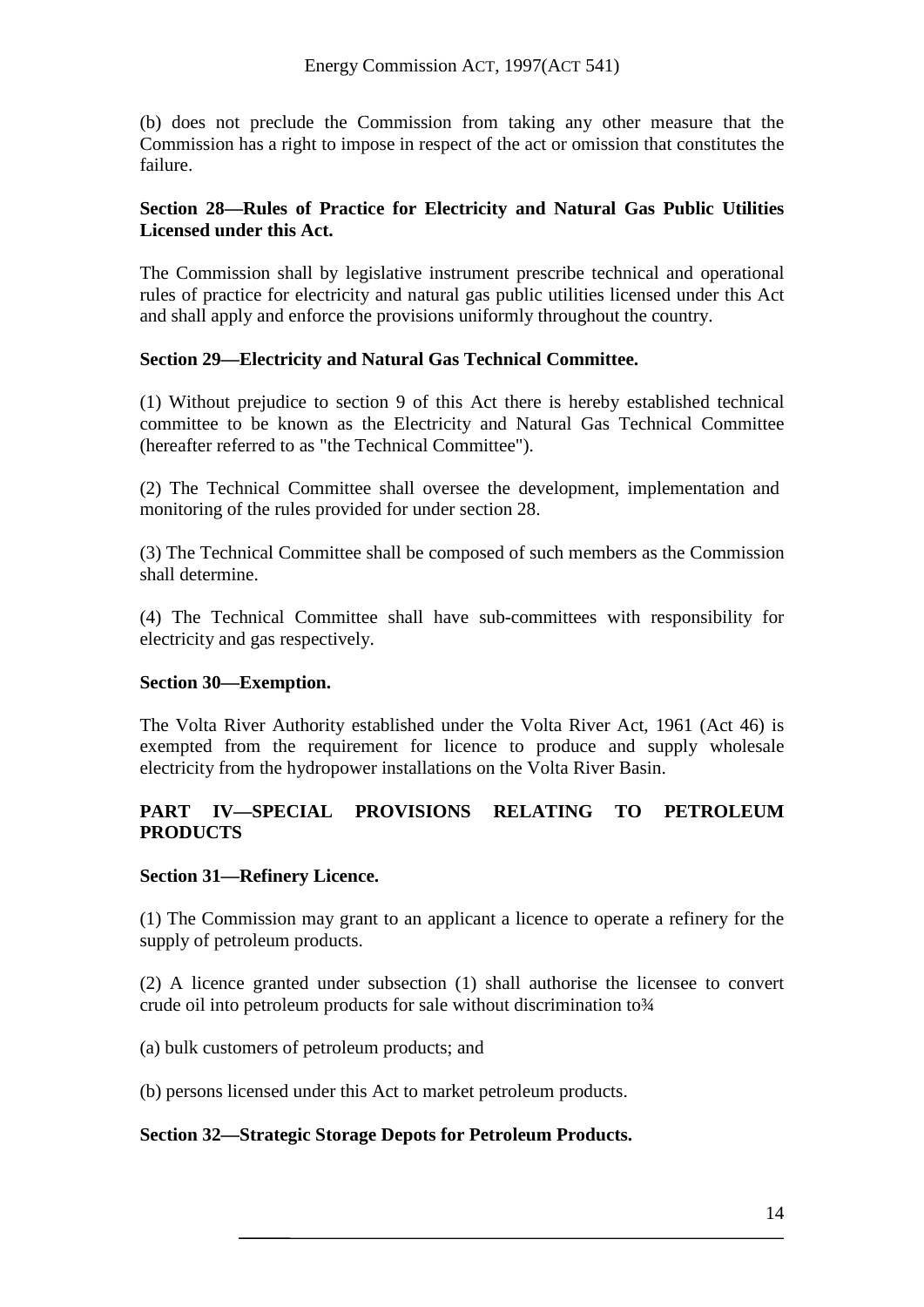There shall be designated by the government such network of strategic storage depots for petroleum products as the government may determine.

**Section 33—Licence for Operation of Strategic Storage Depots for Petroleum Products.** (1) The Commission may on application grant a licence authorising the applicant to operate throughout the country the network of strategic storage depots for the storage and trans-shipment of petroleum products. (2) A licence granted under subsection (1) shall authorise the licensee to provide services for storage and transshipment of petroleum products to bulk consumers and persons licensed under this Act to market petroleum products.

(3) There shall be granted only one licence for the operation of the strategic storage depots for the storage and trans-shipment of petroleum products at any particular time in the country.

(4) A person granted a licence under this section shall be known as the operator of the strategic storage depots for petroleum products.

## **Section 34—Conditions for Licence as Operator of the Strategic Depots for Petroleum Products.**

(1) A licence granted under section 33 shall be subject to such other conditions as shall be specified in the licence.

(2) Without prejudice to subsection (1) of this section the following conditions shall be included in a licence granted under sections 31 and 33 of this Act  $\frac{3}{4}$ 

(a) an obligation to provide services on request for the storage and trans-shipment of petroleum products to bulk customers and persons licensed under sections 35 and 36 on payment of the relevant charges without discrimination; and

(b) the approval of charges for its services by the Public Utilities Regulatory Commission.

## **Section 35—Bulk Transportation of Petroleum Products.**

(1) The Commission may on an application grant to the applicant a licence operate as a bulk transporter of petroleum products—

- (a) through pipeline systems;
- (b) by barges;
- (c) by rail tanker wagons;
- (d) by road vehicle; or

#### (e) by any other means the Commission may determine.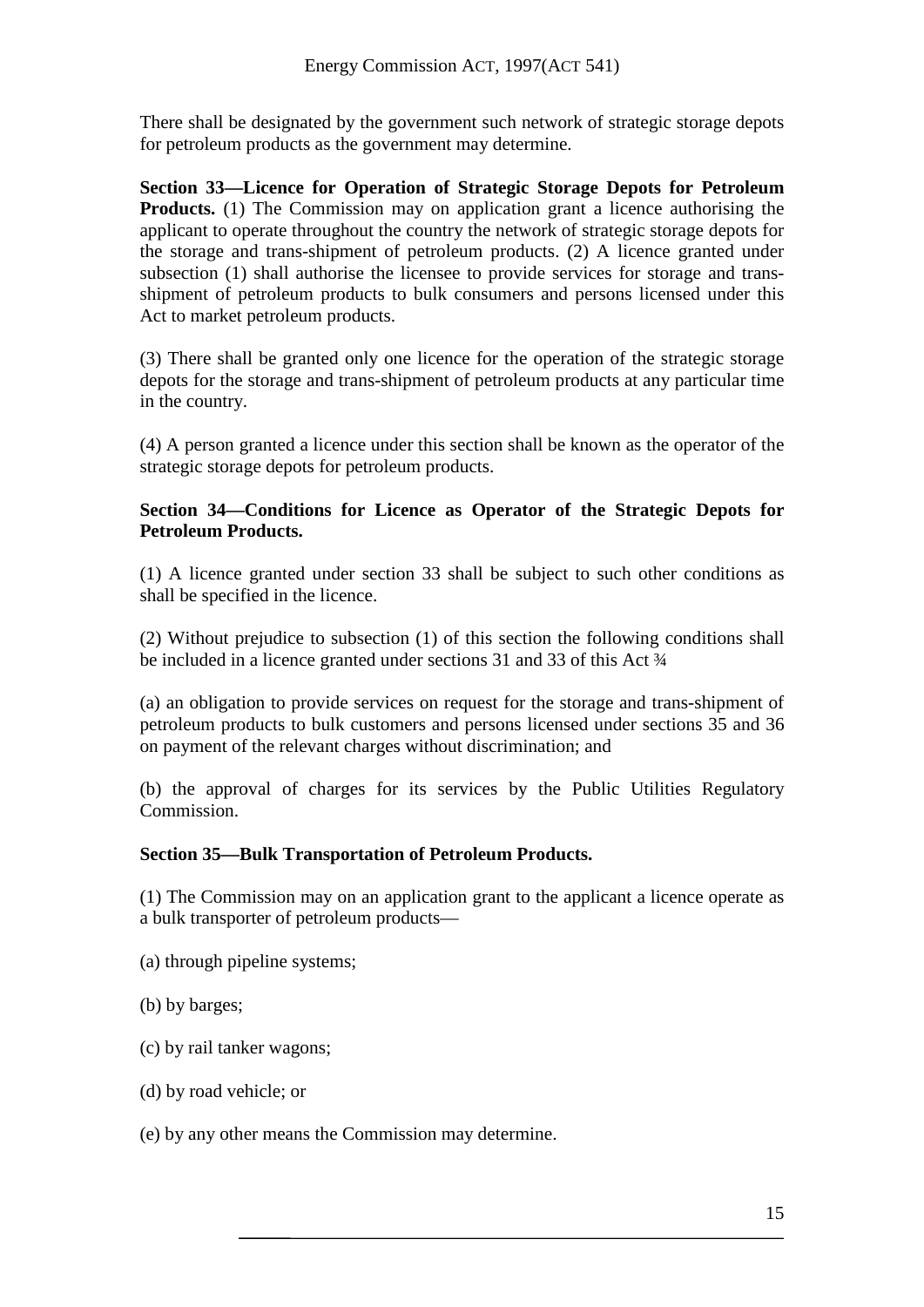(2) A licence under subsection (1) shall be subject to such conditions as the Commission shall determine and shall include a condition that  $\frac{3}{4}$ 

(a) the licensee enters into an agreement to provide services to its customers without discrimination; and

(b) the charges for the bulk transportation of petroleum products under subsection (1) (a),

(b) and (c) shall be subject to the approval of the Public Utilities Regulatory Commission.

## **Section 36—Petroleum Products Marketing Licence.**

(1) The Commission may subject to such conditions as shall be specified in the licence grant a licence upon application to the applicant authorising him to procure and sell petroleum products.

(2) A licence granted under subsection (1) shall authorise the licensee to procure and sell petroleum products to—

(a) bulk consumers; and

(b) to the general public through retail stations or reseller outlets.

## **Section 37—Construction of Petrol and Gas Depot.**

No person shall construct or operate 3/4

- (a) a petroleum products retail station;
- (b) a petroleum products storage depot;
- (c) a liquified petroleum gas depot; or

(d) a petroleum depot without the prior written authorisation of the Commission.

#### **Section 38—Rules of Practice for Petroleum Products Public Utilities.**

The Commission shall by legislative instrument prescribe rules of technical and operational practice for persons licensed under this Act to engage in refining, storage, bulk transportation, marketing and sale of petroleum products.

#### **Section 39—Display of Prices on Dispensing Units.**

No person shall sell or display for sale any petroleum product on a dispensing unit or flow meter unless the price of the petroleum product is indicated in cedis and pesewas.

#### **Section 40—Prohibition to Sell Petroleum Products unless Authorised.**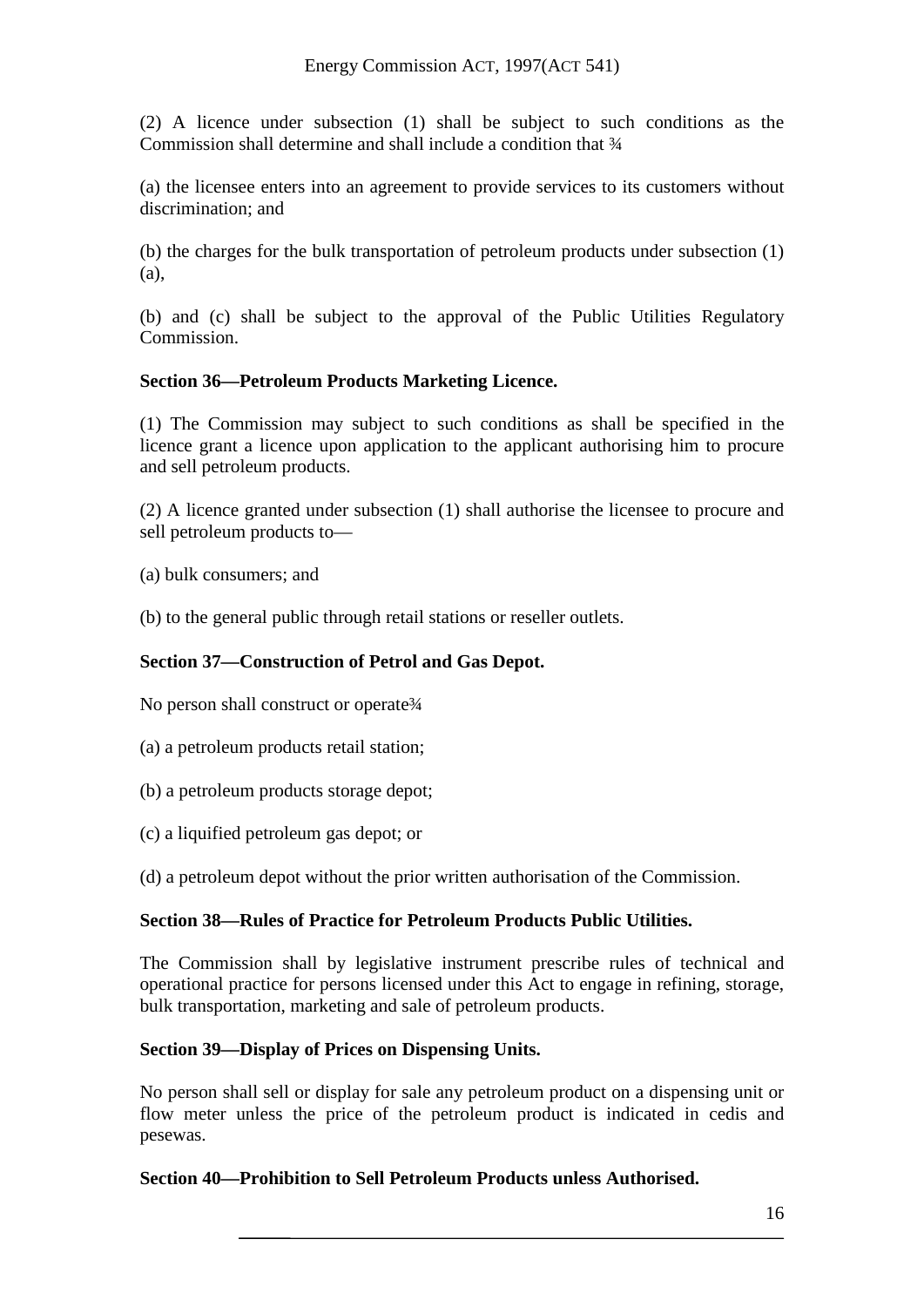(1) No person, other than a person authorised under this Act shall¾

(a) sell or offer for sale any petroleum products; or

(b) be in possession of any petroleum products in quantities unreasonably in excess of his immediate requirement; or

(c) receive any petroleum products for sale.

(2) Subsection (1) does not apply to petty trading in kerosine.

#### **PART V—ENERGY FUND**

#### **Section 41—Establishment of Energy Fund.**

(1) There is established by this Act a fund to be known as the Energy Fund referred to in this Act as "the Fund"

(2) The sources of money for the Fund shall be  $\frac{3}{4}$ 

(a) such proportion of government levy on petroleum products, electricity and natural gas as may be determined by the Cabinet and approved by Parliament;

(b) money that accrues to the Commission in the performance of its functions; and

(c) grants.

#### **Section 42—Objectives of the Fund.**

Monies of the Fund shall be applied as follows<sup>3</sup>/4

(a) promotion of energy efficiency and productive uses of electricity, natural gas and petroleum products;

(b) promotion of projects for the development and utilisation of renewable energy resources, including solar energy;

(c) human resource development in the energy sector; and

(d) such other relevant purposes as may be determined by the Commission.

#### **Section 43—Management of the Fund.**

(1) The Fund shall be managed and administered by the Commission which shall for this purpose include the Controller and Accountant-General or his representative.

(2) All monies for the Fund shall be paid into a bank account for the purpose opened by the Commission with the approval of the Controller and Accountant-General.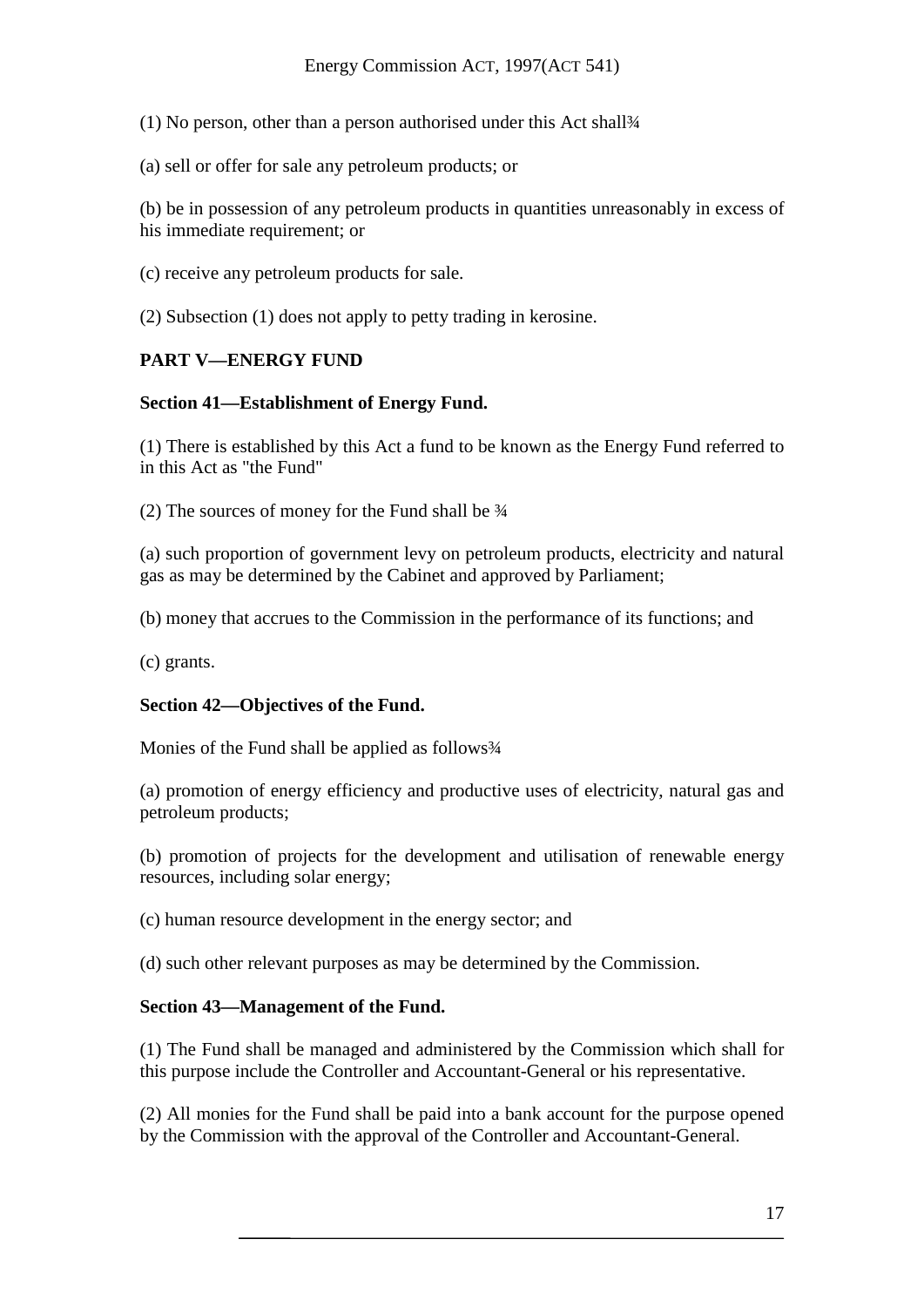(3) The provisions under sections 49 and 50 of this Act on accounts and audit and annual report shall apply to the Fund.

## **Section 44—Functions of the Commission in Respect of the Fund.**

(1) The Commission shall for the purpose of managing the Fund $\frac{3}{4}$ 

(a) formulate policies to generate money for the Fund;

(b) determine the allocations to be made towards the objectives of the Fund; and

(c) determine annual targets of the Fund.

(2) The Commission may invest such part of the Fund as it considers appropriate in such manner as may be approved by the Minister in consultation with the Minister for Finance.

(3) All payments issued from the Fund shall be signed by the Chairman and the Executive Secretary of the Commission or the Chairman and one other member of the Commission.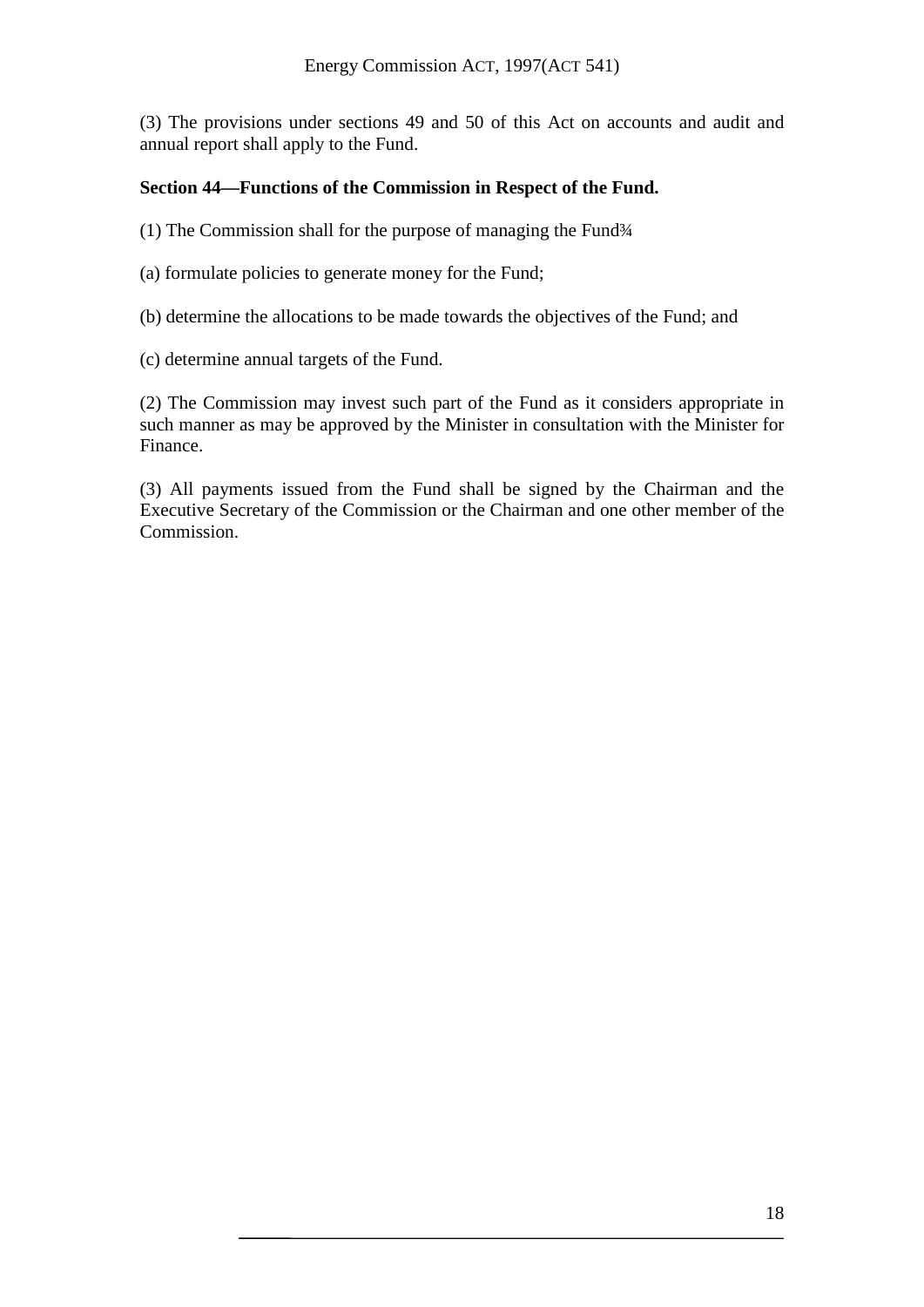#### **PART VI—ADMINISTRATION, FINANCIAL AND MISCELLANEOUS PROVISIONS**

#### **Section 45—Executive Secretary.**

(1) The Commission shall have an Executive Secretary who shall be appointed by the President acting in accordance with the advice of the Commission given in consultation with the Public Services Commission.

(2) The Executive Secretary shall hold office upon such terms and conditions as shall be specified in his letter of appointment.

(3) Subject to such general directives as the Commission may give, the Executive Secretary shall be responsible for the day-to-day administration of the Commission and ensure the implementation of the decisions of the Commission.

(4) The Executive Secretary shall be responsible for the organisation of the Commission.

(5) The Executive Secretary may delegate the day-to-day administration of the Commission to any officer but the Executive Secretary shall not be relieved from ultimate responsibility for the discharge of any delegated function.

#### **Section 46—Other Staff of Commission.**

(1) The President may acting in accordance with the advice of the Commission given in consultation with the Public Services Commission appoint such officers and employees as may be necessary for the effective implementation of the functions of the Commission.

(2) The President may delegate the powers of appointment of public officers in accordance with article 195 (2) of the Constitution.

(3) Other public officers may be transferred or seconded to the Commission.

#### **Section 47—Engagement of Consultants.**

The Commission may engage the services of such consultants and advisers as it considers necessary for the effective discharge of the functions of the Commission.

#### **Section 48—Expenses of the Commission.**

Parliament shall annually provide to the Commission such monies as may be necessary for the efficient performance of the functions of the Commission.

#### **Section 49—Accounts and Audit.**

(1) The Commission shall keep books of accounts and proper records in relation to them, and the account books and records of the Commission shall be in a form approved by the Auditor-General.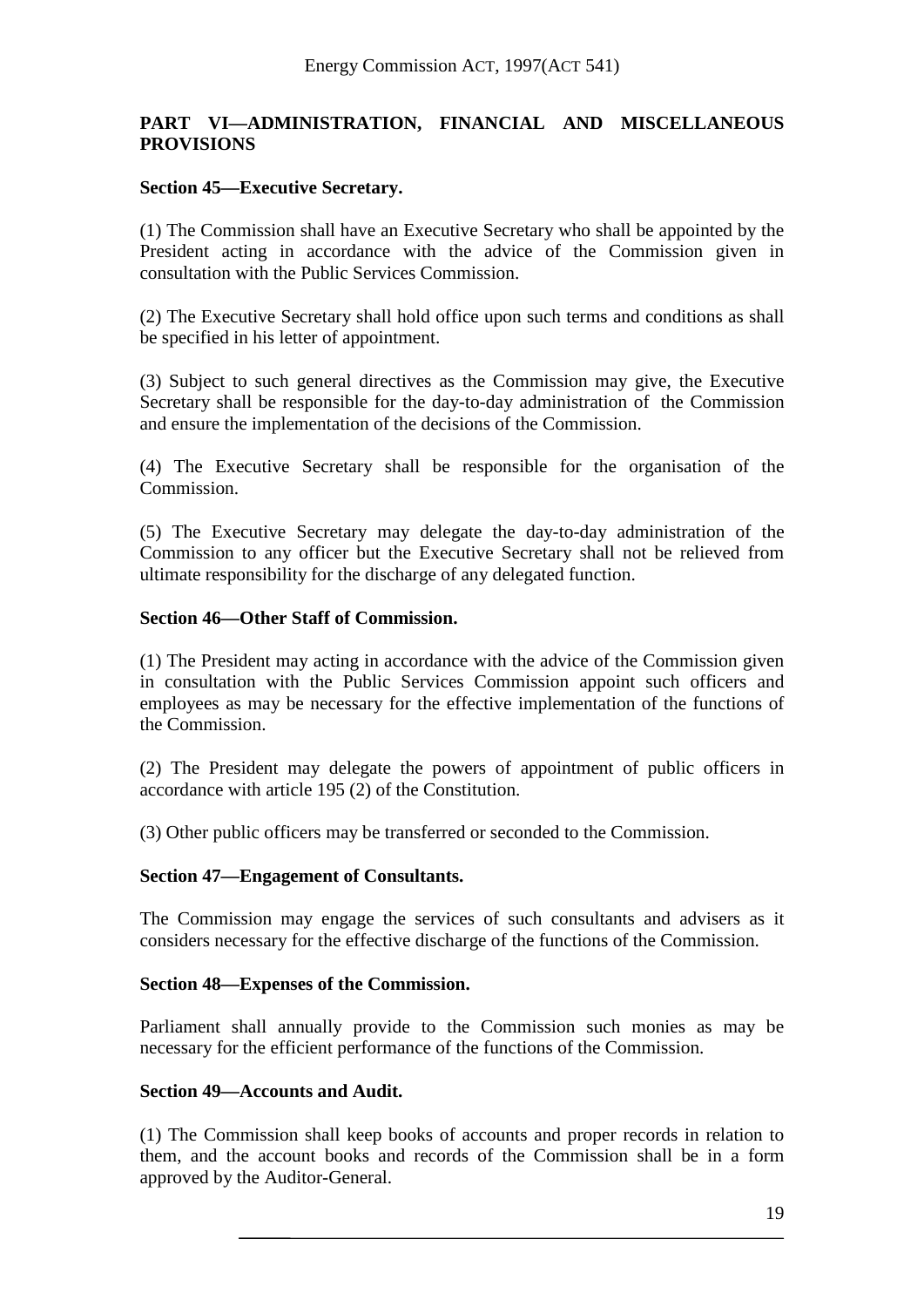(2) The books of accounts of the Commission shall, within three months after the end of each financial year, be audited by the Auditor-General or by an auditor authorised by him.

(3) The financial year of the Commission shall be the same as the financial year of the Government.

## **Section 50—Annual Report.**

(1) The Chairman of the Commission shall, as soon as possible after the end of each financial year but within six months after the end of the year, submit to the Minister an annual report dealing generally with the activities and the operations of the Commission in respect of the preceding year which shall include ¾

(a) a copy of the audited accounts of the Commission together with the Auditor-General's report on it; and

(b) such other information as the Minister may require.

(2) The Minister shall within two months after receiving the annual report of the Commission submit the report to Parliament with such statement as he may consider necessary.

(3) The Commission shall also submit to the Minister such other reports on its activities as the Minister may in writing request.

## **Section 51—Register of Licences.**

(1) The Commissioner shall keep a register in such form as the Commission may determine and shall record in it  $\frac{3}{4}$ 

(a) licences issued under this Act and the relevant terms and conditions;

(b) suspensions and cancellation of licences; and

(c) such other information relating to public utilities and persons licensed under this Act to sell petroleum products as the Commission considers appropriate.

(2) Where it appears to the Commission that the entry of any condition in the register would be contrary to the public interest or the commercial interest of any person, the Commission may decide not to enter that condition in the register.

(3) The register shall be open for public inspection during such hours and subject to the payment of such fee as may be determined by the Commission.

(4) Any person may, on payment of a fee determined by the Commission, request the Commission to supply him an extract from any part of the register.

## **Section 52—Inspectorate.**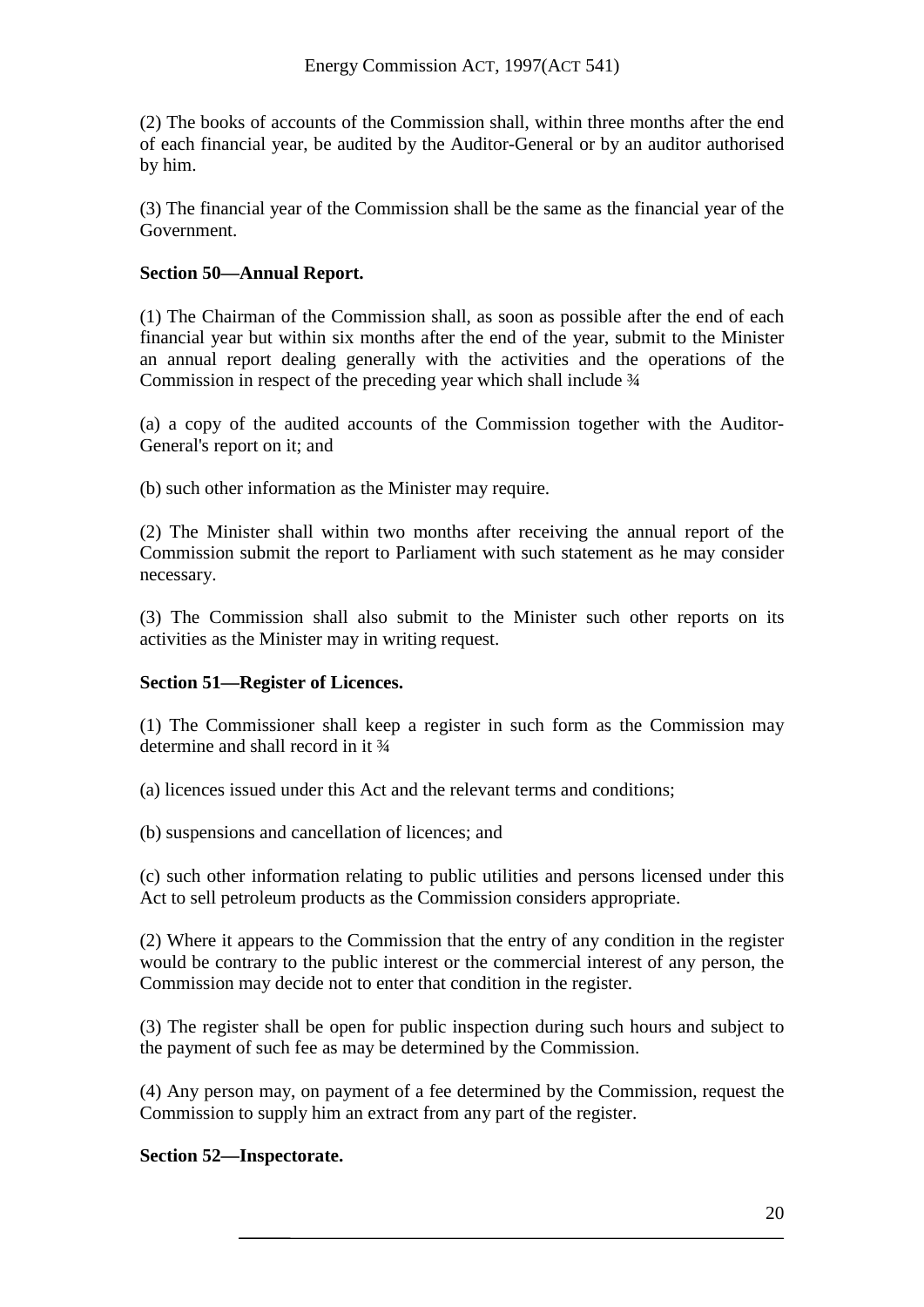(1) For the purpose of giving effect to this Act the Commission shall establish an Inspectorate division of the Commission.

(2) The Commission may in writing appoint a Chief Inspector and other inspectors to carry out such functions as the Commission may determine for the purpose of enforcing this Act and regulations made under this Act.

(3) An inspector appointed under this Act may at all reasonable times enter any premises which he reasonably suspects to be used for a purpose to which this Act applies to inspect the premises or generally to carry out any functions imposed upon him under this Act or to ensure that the provisions of this Act are complied with.

#### **Section 53—Relationship with Other Authorities.**

Government departments and agencies and all public authorities shall co-operate fully with the Commission in the performance of its functions under this Act.

#### **Section 54—Offences and Penalties.**

(1) Any person who  $\frac{3}{4}$ 

(a) installs or operates any facility for the transmission, wholesale supply, distribution or sale of electricity or natural gas without a licence from the Commission as provided for under this Act; or

(b) installs or operates any facility for the refining, storage, bulk transportation, marketing or sale of petroleum products, without a licence granted by the Commission as provided for under this Act; or

(c) unlawfully destroys or damages any equipment, installations or facilities for the supply, transmission, distribution or sale of electricity or natural gas; or

(d) unlawfully destroys or damages any equipment, installations or facilities for the refining, storage, bulk transportation, marketing or sale of petroleum products; or

(e) fails to comply with any standard of performance prescribed by the Commission,

commits an offence and is liable on summary conviction to a fine of not less than  $\varphi$ 5 million or to imprisonment for a term not exceeding one year or to both on first conviction; and to a fine of not less than  $\varphi$ 10 million or to imprisonment not exceeding two years or to both on subsequent conviction.

(2) Where an offence created under this Act or any regulation made under it is committed by a body corporate or by a member of a partnership or other firm, every director or officer of that body corporate or any member of the partnership or other person concerned with the management of the firm shall also be guilty of the offence and shall on conviction, be liable to a fine of not more than  $\varphi$ 10 million for the offence and shall in addition be liable to payment of compensation for any damage resulting from the breach unless the accused proves to the satisfaction of the court that  $\frac{3}{4}$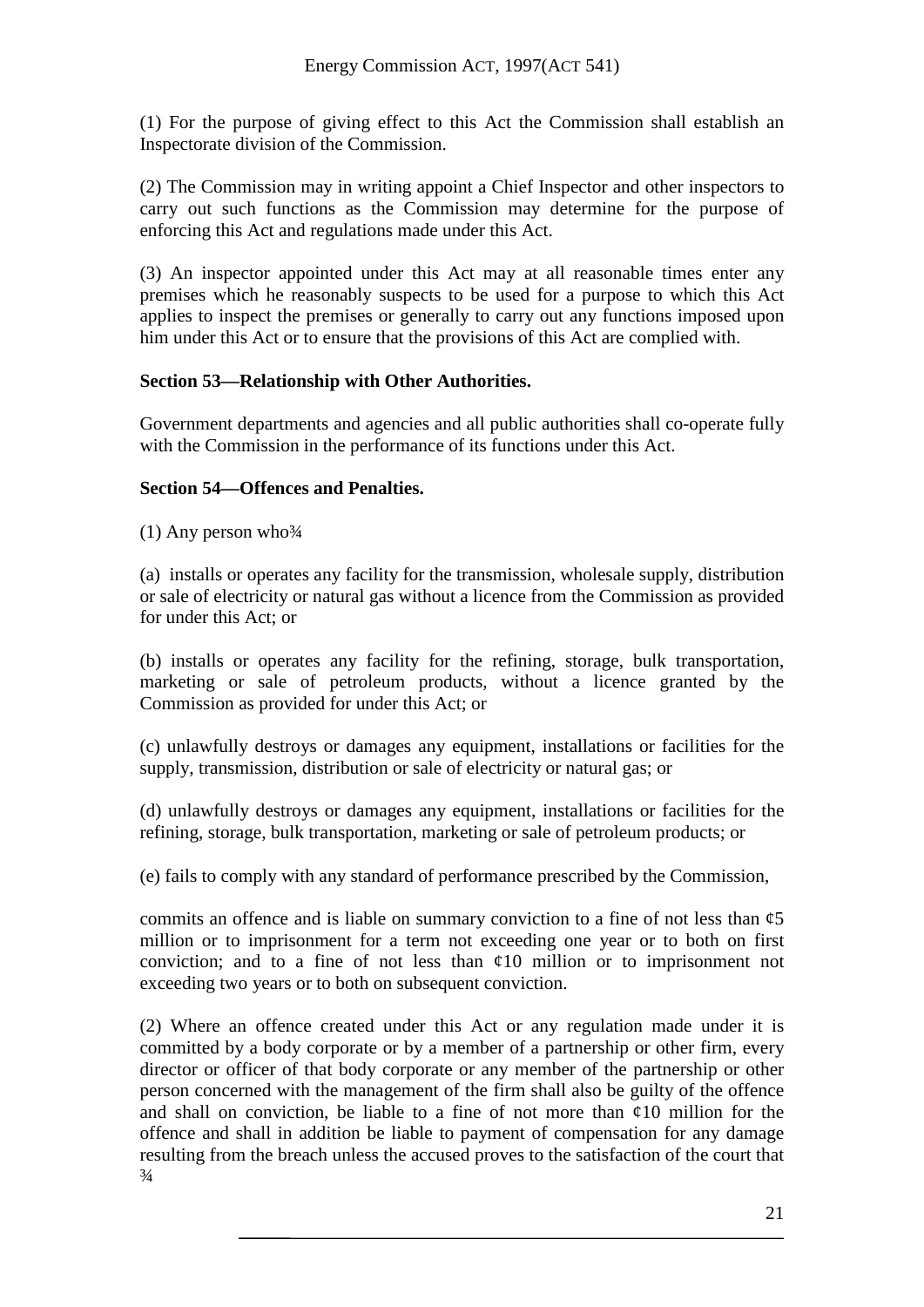(a) he exercised due diligence to secure compliance with the provisions of this Act; and

(b) the offence was committed without his knowledge, consent or connivance.

(3) Where an offence is committed under subsection (1) (a) or (b) of this section, the court which convicts the offender may order the forfeiture of any equipment, installation or facilities used in the commission of the offence to the State.

## **Section 55—Ministerial Responsibility.**

The Minister responsible for Energy has ministerial responsibility for the Commission.

#### **Section 56—Regulations.**

(1) The Minister on the advice of the Commission may by legislative instrument make regulations—

- (a) in respect of electricity and natural gas—
- (i) on the conservation of electricity or natural gas;

(ii) for expansion, planning, safety criteria, reliability and cost effectiveness of the interconnected transmission systems;

(iii) on minimum standards and procedures for construction, operation and maintenance of facilities and installations;

(iv) for the protection of mains, pipes, electrical or natural gas installations and services;

(v) for the protection of life and property and general safety of the public in respect of natural gas and electricity services;

(vi) for the operation of the electricity transmission utility; and

(vii) for the operation of the gas transmission utility;

(b) in respect of petroleum products—

(i) for controlling the importation, exportation, landing, loading, unloading and transportation of petroleum products;

(ii) for the storage, handling and sale of petroleum products and providing for licensing of places in which petroleum products are stored;

(iii) for regulating the handling of petroleum products in the fuelling of aircraft;

(iv) for preserving the quality and purity of petroleum products; and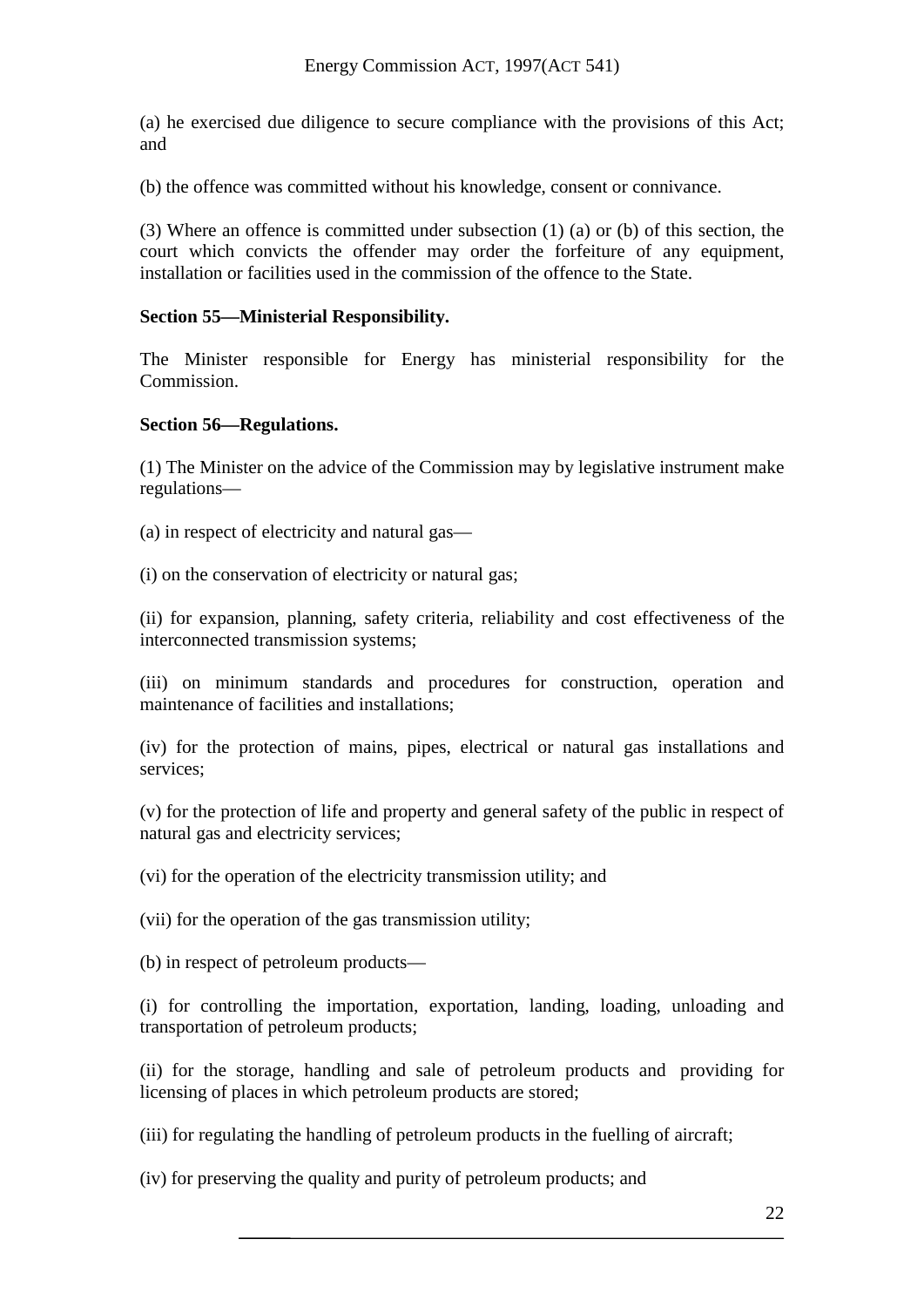(c) generally ¾

(i) prescribing fire precautions and other safety measures to be observed;

(ii) on minimum reserve margins to satisfy demand; and

(iii) for the implementation of the provisions of this Act.

(2) Notwithstanding any provision in the Statutory Instrument Act, 1959 (No. 52) to the contrary, legislative instrument made under subsection (1) may impose a penalty of a fine not exceeding  $\epsilon$ 20 million or imprisonment for a term not exceeding 5 years or both for any offence provided in the instrument.

#### **Section 57—Interpretation.**

In this Act unless the context otherwise requires 3/4

"bulk customer" means a customer that purchases or receives electric power, natural gas or petroleum products of such amount or level as the Commissioner may specify;

"Commission" means the Energy Commission established under section 1 of the Act;

"consumer" means a person or his successor in interest that purchases or receives electric power or gas for consumption and not for delivery or resale to others, including a person that owns or occupies premises where electric power or gas is supplied;

"crude oil" means hydrocarbons which are solid or liquid under normal atmospheric conditions and includes condensates and distillates obtained from natural gas;

"distribution company" means a person licensed under this Act to distribute and sell electricity or natural gas without discrimination to consumers in an area or zone designated by the Commission;

"energy resources" include hydropower, solar, biomass, wind, geothermal hydrocarbon;

"hydrocarbon fuels" means natural gas or any petroleum product derived from crude oil by any refining treatment process;

"gas" means natural gas;

"interconnection service" means the safe reliable connection of one person's electrical or natural gas facilities to another person's electrical or natural gas facilities with due consideration for (1) any facilities necessary to accommodate the connection, (2) the co-ordinated operation of the connected systems, and (3) the economic impact of such connection on the connected systems;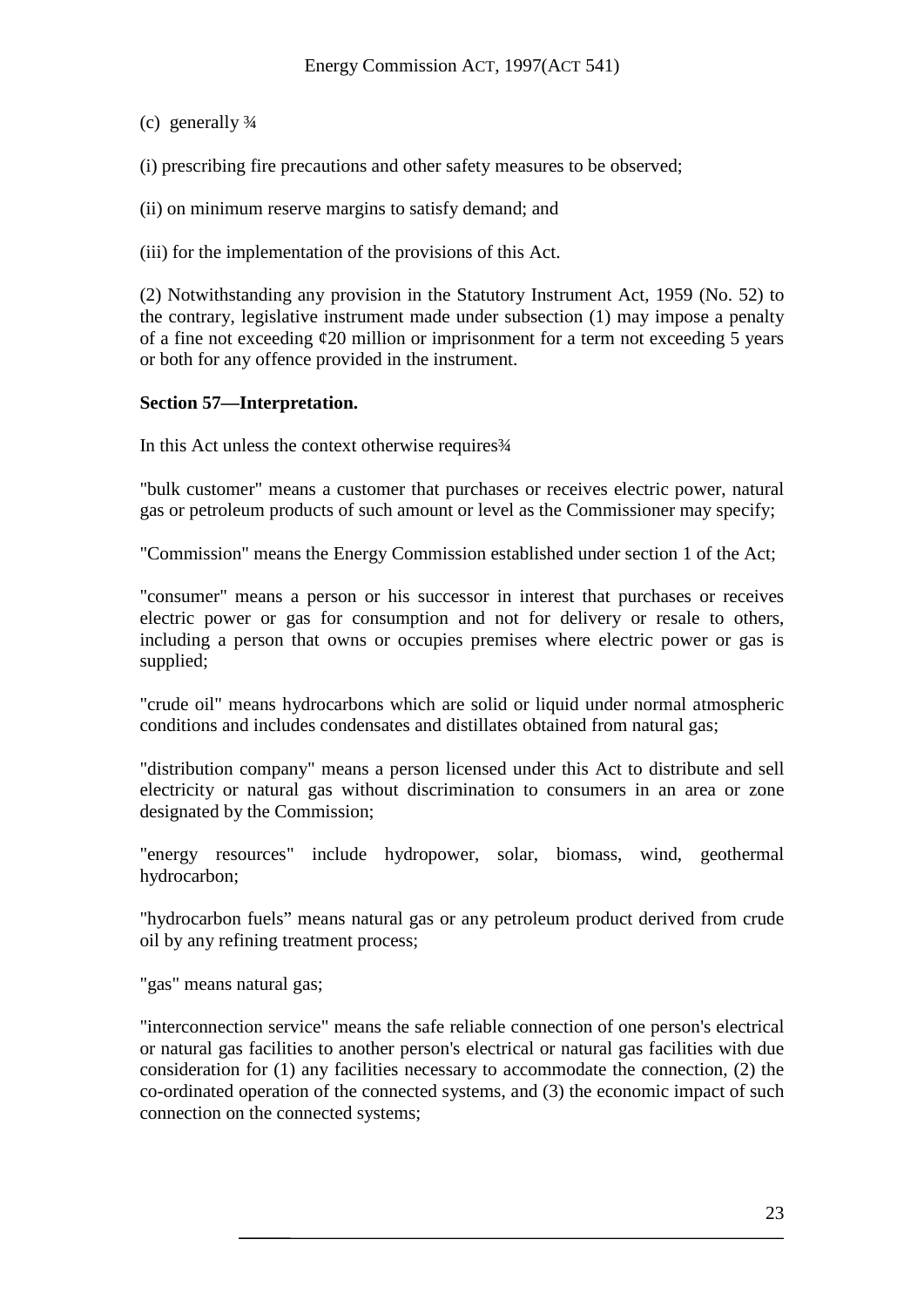"lubricants" means liquid lubricating oils and greases produced from petroleum and categorised as mineral and/or synthetic oil for engineering applications but does not include petroleum jelly or wax;

"Minister" means the Minister responsible for Energy;

"natural gas" means all hydrocarbon fuels which are gaseous under normal atmospheric conditions and includes wet gas, dry gas and residue after the extraction of liquid hydrocarbon fuels from wet gas;

"petroleum" means crude oil or natural gas or a combination of both;

"petroleum products" means liquid or gaseous fuel and lubricant derived from crude oil;

"public utility" means a person licensed under this Act to provide transmission and interconnection services for electricity or natural gas without discrimination throughout the country or a person licensed under this Act to distribute and sell electricity or natural gas without discrimination to consumers in an area or zone designated by the Commission;

"transmission service" means the safe and reliable operation of high voltage electrical circuits, transformers, and sub-stations or high pressure gas pipeline and compression systems to ensure the cost effective dispatch and movement of electricity or natural gas from the facilities of wholesale suppliers to bulk customers or distribution companies;

"wholesale supplier" means a person licensed under this Act to install and operate facilities to procure or produce for sale to bulk customers or to a distribution company for distribution and sale to consumers.

## **Section 58—Dissolution of Natural Energy Board and Vesting of Assets.**

(1) The National Energy Board established under the National Energy Board Law, 1983 (P.N.D.C.L. 62) is hereby dissolved.

(2) The assets, rights, obligations and liabilities of the National Energy Board are hereby transferred to and vested in the Commission.

## **Section 59—Repeal, Transitional and Savings Provisions.**

(1) The following enactments are hereby repealed¾

Petroleum Decree, 1973 (N.R.C.D. 187);

Petroleum Decree, 1973 (Amendment) Act, 1980 (Act 420);

Petroleum Decree (Amendment) (No. 2) Act, 1980 (Act 427)ss

National Energy Board Law, 1983 (P.N.D.C.L. 62);